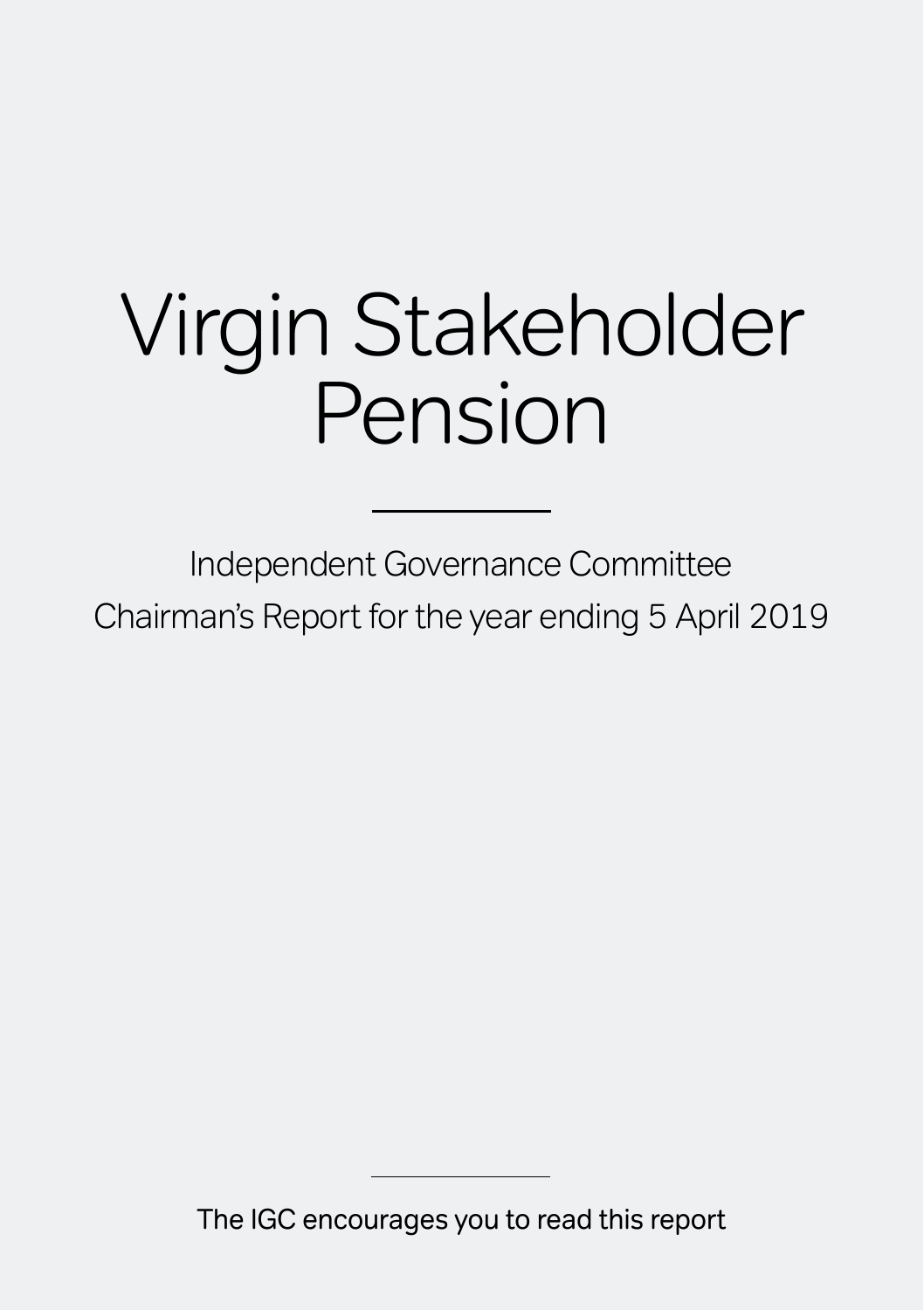# Chairman's Statement

Independent Governance Committees (IGCs) were established in early 2015 to safeguard the interests of Workplace Pension Scheme policyholders.

Virgin Money's (The Provider) pension policyholders are primarily employees of small companies and may not have significant investment experience. As a result, your IGC has tried to avoid too much detail or technical jargon in our annual reports when commenting about your pension. Instead, we have used a colour-coded system (Red, Amber and Green) to highlight the issues we believe are important to policyholders when considering value for money. We continue to use this scoring system in this report.

This is my fourth report to members and I am pleased to inform you that, very recently, the Provider has made an improvement to the scheme having announced a reduction in default fund charges. This is a positive move and addresses one of the concerns raised by the IGC in successive previous reports. Year on year this reduction can have a meaningful impact on your returns and the size of your pot.

However, there is ongoing frustration at the lack of progress being made on how the default strategy is invested. You may recall that last year the IGC had found it necessary to involve the Financial Conduct Authority (FCA), the regulator responsible for overseeing stakeholder pension schemes. We expressed our views regarding the difference of opinion between ourselves and the Provider about the suitability of the scheme's default strategy. While we were also concerned about fund costs and fund performance the default strategy was our main area of contention.

After several further communications with the FCA, a series of meetings took place between the Provider and the regulator, initially without the knowledge of the IGC, and these continue. To date there has been no definitive outcome. The IGC is in dialogue with the FCA on the matter and both parties are aware of the urgency of the situation and the need for a speedy resolution to our concerns.

The situation has been complicated by two external events. First, as I mentioned in last year's report, Virgin Money (VM) announced that it proposed to establish a Joint Venture (JV) with Aberdeen Standard Investments (ASI) for the provision of investment services to VM customers. Discussions continued throughout the year between the two parties but until recently the only concrete action that has been announced is a reduction in default fund charges to 0.60% which took place from 25 January 2019.This is a welcome move - and is a significant improvement for policyholders. It brings the Provider in line with the industry average for default fund fees for comparable, passively managed schemes.

The IGC has been informed that the default strategy will definitely change to make it more suitable for members and the Provider has appointed advisers to assist with this review. However, we fear that change may not occur until late 2020 at the earliest. Given that the IGC has been advocating change for four years this is extremely disappointing.

Secondly, last summer's takeover of VM by Clydesdale Yorkshire Banking Group (CYBG), which completed in October, meant that the proposed joint venture with ASI had to be reviewed by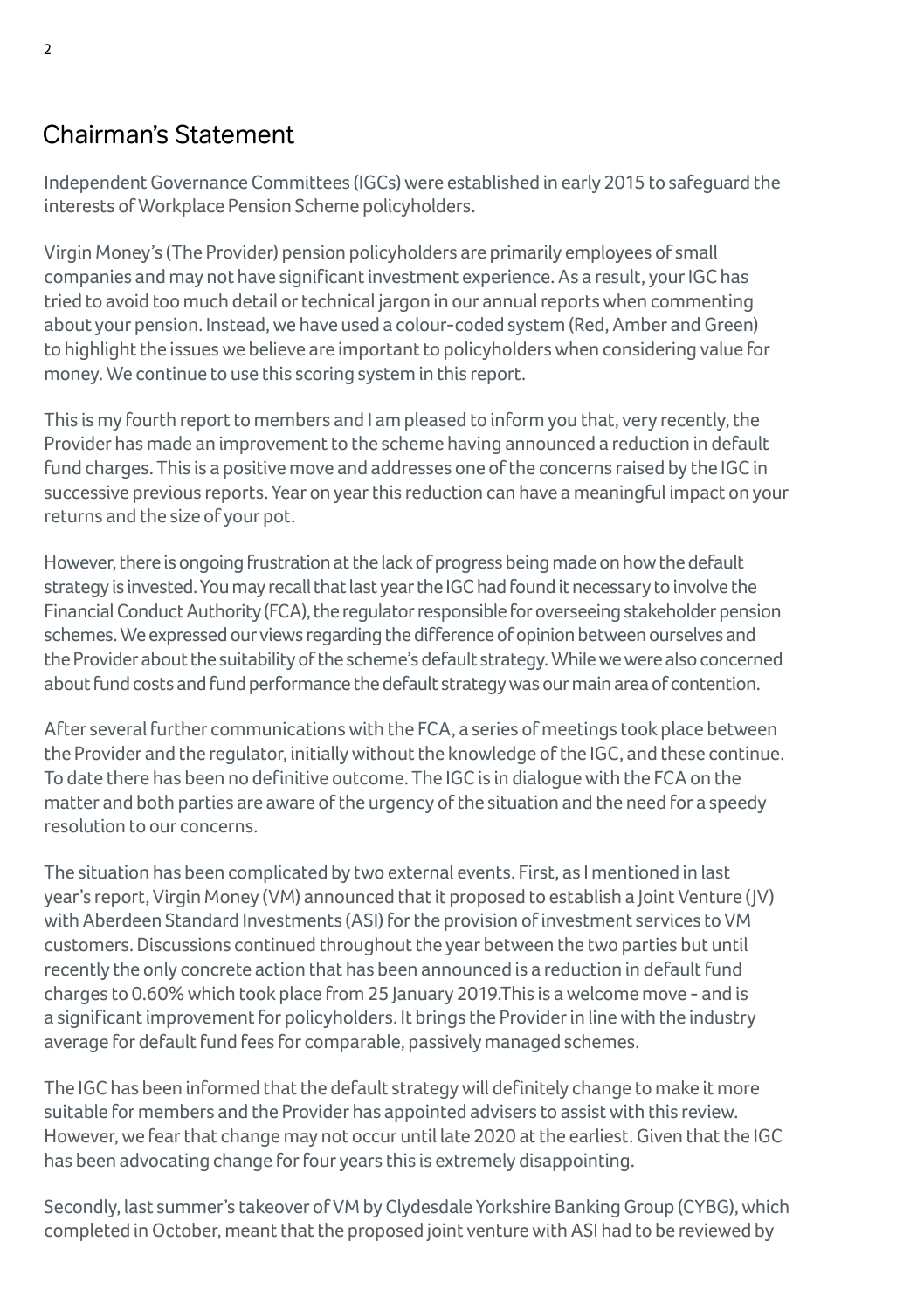the CYBG board. This inevitably caused further delay. The board's decision to approve the joint venture was finally obtained in mid-December. This was a major milestone and resulted in the Sale and Purchase agreement between VM and ASI being signed on 21 December 2018. This was formally announced to the market on 9 January 2019. The IGC recognise that the transaction is still subject to formal approval by the FCA.

Negotiations between the parties continue regarding the future operating model and proposed service agreements. It is hoped that the necessary Change of Control application can be submitted to the FCA by the end of March 2019, around the time you will be receiving this report.

Your IGC will monitor the changes to the operating model and integration with ASI to satisfy itself this will be in the best interests of members. We believe that this should be the case as the intention is to offer members market leading investments and pension propositions. We will continue to monitor progress of the joint venture, in particular, to make sure that as part of any migration, that may result, service levels are maintained and that any teething problems with the transition are kept to a minimum.

In our last report we stated that one of our goals for the year was to make more direct efforts to obtain policyholders' feedback. Sadly events overtook us but soon after receiving this report you will be sent a questionnaire seeking your views which we urge you to complete and return. This is the best way the IGC and the Provider can find out if your interests are being met.

I had hoped to end this report with only positive comments regarding the future but it remains the case that many of our concerns with regard to your workplace pension remain unresolved although they are being addressed. However a start has been made with the reduction in fund charges and this is encouraging and to be welcomed.

If I can use a weather analogy, the immediate outlook is cloudy with some sunny periods. However, once the JV is fully operational I believe that the longer term forecast should be good. Everybody involved is motivated to make sure that the JV is a success. The fact that the CYBG board were willing to sign off on the proposal having done their own due diligence following the takeover of VM is extremely positive. Nevertheless it is likely to be in the latter part of 2020 before members fully benefit. Frankly this is too long a timescale in view of VM's repeated failure to address the IGC's concerns and we will now press the parties to try and accelerate some of the necessary changes and in particular the default strategy. In the meantime I would like to take this opportunity to remind members of the option you have to self-select funds for your pension, thereby turning your default strategy (or automatic fund selector) off.

Dantugne

**Sir David Chapman** 5 April 2019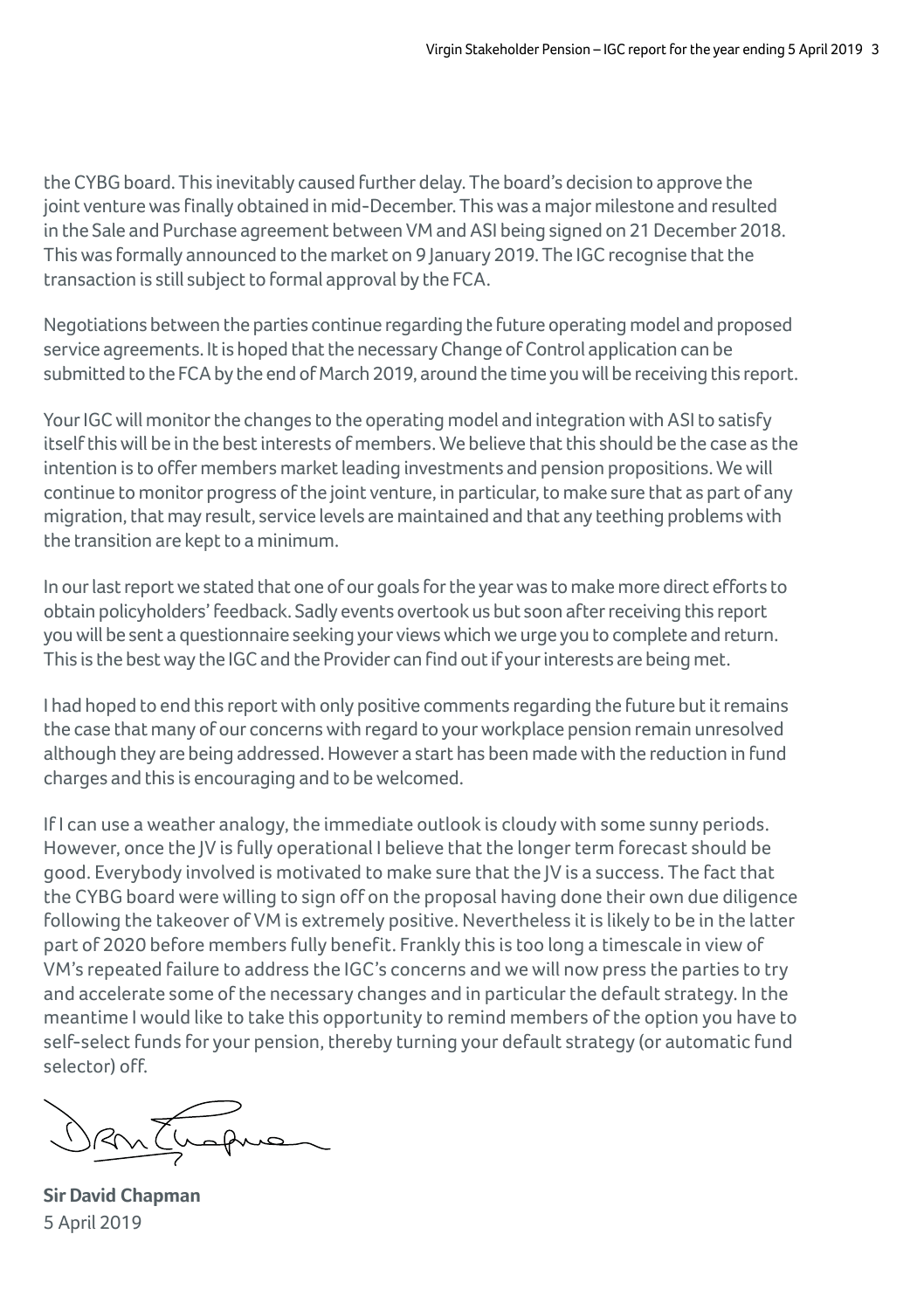# Executive Summary

In April each year, the Independent Governance Committee (IGC) for the Virgin Stakeholder Pension scheme send you a report on how we believe your pension Provider (Virgin Money) is managing your pension. Our report contains feedback on things we like about your pension, and the way it is managed, as well as some areas where we believe improvements should be made by the Provider. This is our fourth report and we provide an update for the year ended 5 April 2019.

The IGC has developed a scorecard to assess whether your pension is delivering value for money. A summary of the scorecard is provided below, with the full version available later in the report.

## **Overall Value for Money assessment**

The IGC believes that the Provider offers fair value for money to its workplace pension policyholders. As reported to you in previous years, there are areas where improvement could be made, in particular on costs where fees have been high compared to most comparable passively managed funds. This has finally been addressed with the recently announced reduction in charges with effect from 25 January 2019. However the IGC's concerns that the default strategy (the Provider's 'automatic fund selector') should be revised to make it more appropriate to the needs of policyholders have not yet been addressed, although this will be a priority going forward following the Joint Venture with ASI.

| <b>Value for</b>               |                                                                                                                                                                                                                                                                                                                                                                                                                                                           | <b>RAG status</b> |               |
|--------------------------------|-----------------------------------------------------------------------------------------------------------------------------------------------------------------------------------------------------------------------------------------------------------------------------------------------------------------------------------------------------------------------------------------------------------------------------------------------------------|-------------------|---------------|
| <b>Money factor</b>            | <b>Status</b>                                                                                                                                                                                                                                                                                                                                                                                                                                             | April<br>2018     | April<br>2019 |
| <b>Default strategy</b>        | The Provider has agreed to change its default strategy to make<br>it more appropriate to the needs of policyholders. In previous<br>reports your IGC has highlighted concerns with the default<br>strategy, so we are encouraged by this development. We await<br>clarity on delivery timescales and continue to rate the default<br>strategy Red until tangible progress has been made.                                                                  | R                 | R             |
| and<br>characteristics         | Fund performance The default strategy comprises two funds and, based on<br>external benchmarking, the performance of these funds is<br>relatively poor. Please see pages 7-9 for more information.                                                                                                                                                                                                                                                        | Α                 | А             |
| <b>Account servicing</b>       | The Provider continues to pay considerable attention to the<br>servicing and administration of the policyholder's pension.<br>The IGC continues to believe that this is fit for purpose.                                                                                                                                                                                                                                                                  | G                 | G             |
| Costs, charges<br>and benefits | The Provider recently reduced default fund charges to 0.60%.<br>The new charge is broadly in line with the average fee for<br>comparable, passively managed schemes. Whilst the IGC would<br>have wished for an even more competitive rate for policyholders,<br>this is a significant improvement of direct value to customers. In<br>terms of benefits, the IGC continues to believe that the simplicity<br>of the scheme is helpful for policyholders. |                   | G             |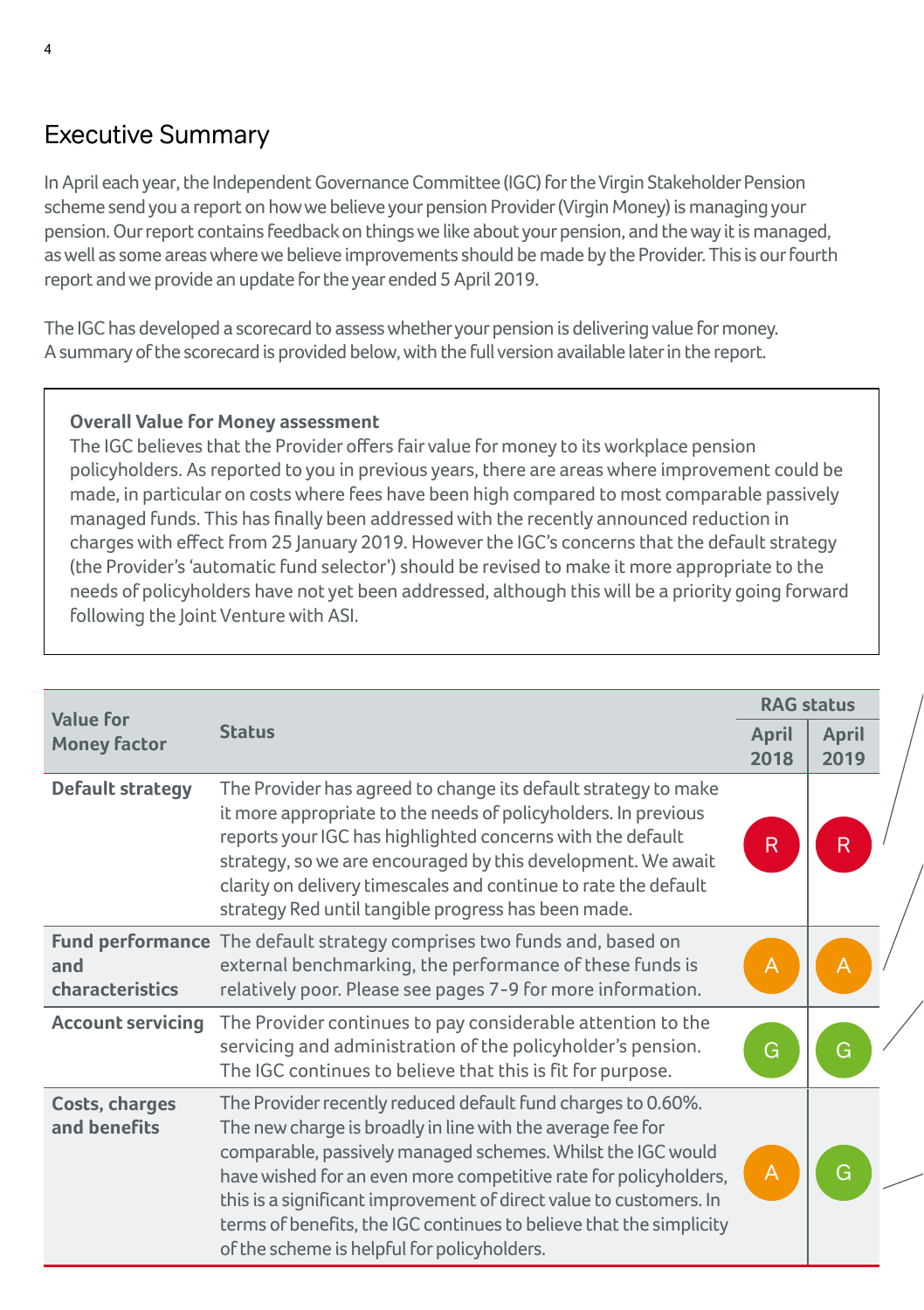# An explanation of our findings and what they mean for you

The colour coded scoring system of Red, Amber and Green is used on the scorecard to demonstrate how your pension has been assessed with regards to value for money for policyholders. The scoring system is our assessment of suitability, not an assessment of regulatory compliance. Red indicates that urgent attention is required, Amber that there is room for improvement, and Green that performance is satisfactory.

We have provided further detail below to help explain what these mean for you.

#### **Default strategy - urgent attention required**

The Provider has finally agreed to change the default strategy after criticism by the IGC in successive annual reports. This is an important development because your pension will automatically be invested in the "default strategy" unless you have told the Provider you wish to invest differently. Many policyholders leave their pension in the default strategy, meaning the Provider chooses how your pension is invested on your behalf. We will continue to rate this Red until we receive further information on the new default strategy and oversee its successful implementation. We are disappointed, however, that no changes are likely until 2020 at the earliest.

#### **Fund performance and characteristics - room for improvement**

The performance of the funds where your pension is invested will have a significant impact on how much pension you'll have to retire with. The IGC uses Hymans Robertson LLP to conduct external benchmarking to assess how well your funds are performing compared to other schemes. We have included this analysis on pages 7-9.

#### **Account servicing - fit for purpose**

The IGC believes the operation is continuing to perform well and is delivering good value for policyholders. The IGC monitors how long it takes for requests to be actioned, the turnaround times for complaints as well as the number of complaints successfully resolved, and service improvements made for policyholders. The IGC has satisfied itself that the operation is working well for policyholders. However the proposed migration to Aberdeen Standard Investments initially carries some risk so we will closely monitor the situation.

#### **Costs, charges and benefits - now fit for purpose**

As pensions are a long term investment the impact of annual charges can be significant on the overall value of your fund. The Provider's previous charges (0.75% AMC for Automatic Enrolment and 1% for others), were high when compared with comparable, passively managed funds. The new charge of 0.60% for default funds, implemented in January 2019, is a significant improvement for policyholders. Further information on returns after costs and charges is included on pages 8 and 9.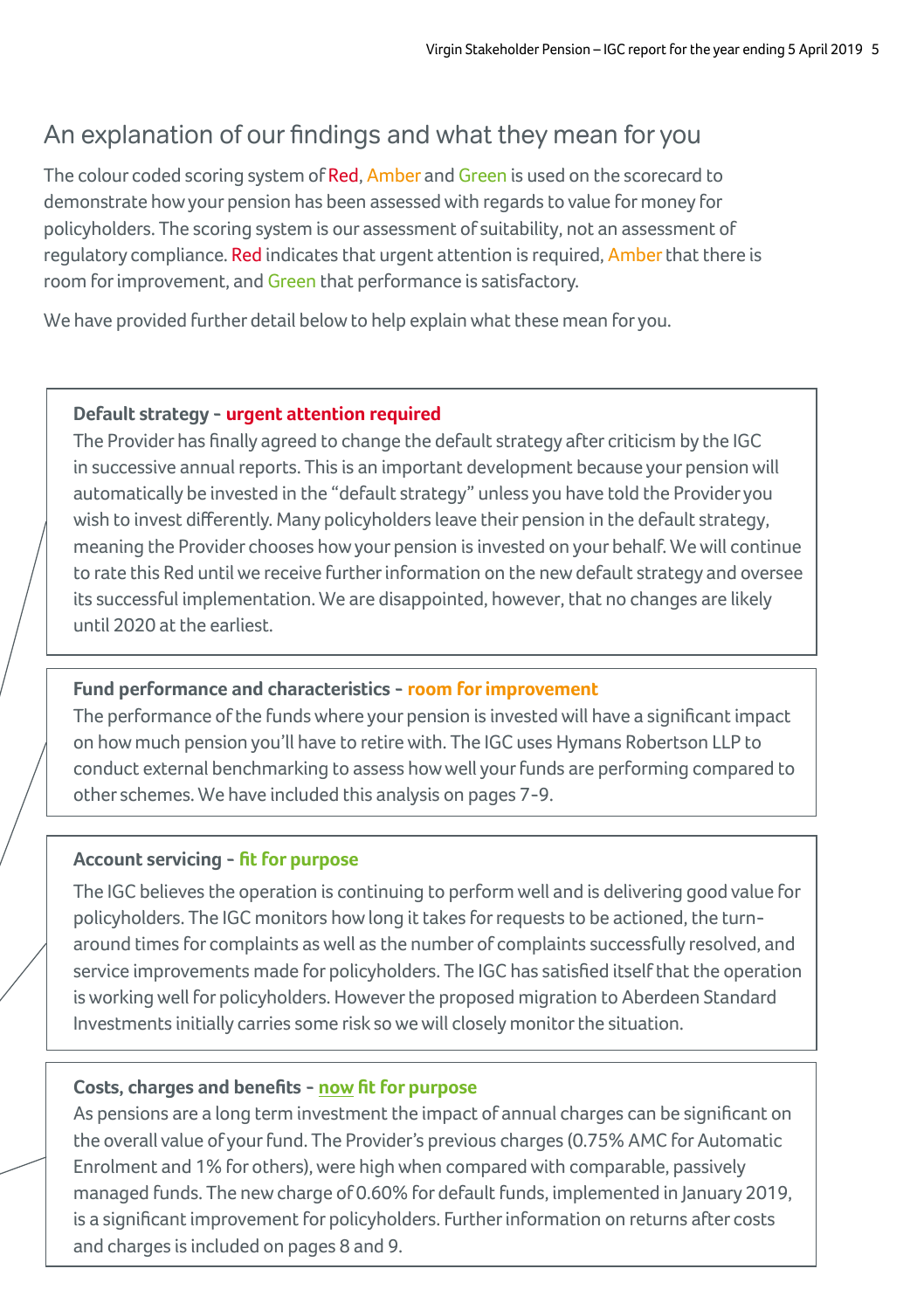# The IGC's continued concerns in relation to the Default Strategy

## **What is a 'default strategy' and why is it important for you?**

A 'default strategy' is the way in which payments into your pension will be invested, on your behalf, unless you choose otherwise. It determines the type of assets into which your pension contributions – your retirement fund – will be invested.

It is also known as an 'automatic fund selector' or 'AFS', and in communications from Virgin Money you will have seen this description used. When we speak about default strategy, we mean the same thing.

The default strategy is important because pensions rely on growth – or returns – so that you get the highest possible contribution towards income in your retirement.

As your retirement gets closer, certainty about what your pension will be worth becomes more important. So the way that your money is invested changes over time – targeting more growth (but with more risk) early on, then lower growth (and lower risk) later on.

#### **Growth phase**

The growth phase of the default strategy has performed poorly in 2018 when compared to similar growth schemes – falling by 10.2% after fees and charges. Most other providers' default funds also fell, although not by as much (see page 8 for longer term returns).

The growth fund invests in UK shares and – like most share markets around the world – the UK had a volatile year and lost 9.5% in value in 2018. Unfortunately the UK share market was hit harder than many other markets around the world, undoubtedly due in large part to the uncertainty caused by Brexit. In comparison, global shares fell by the lower amount of 3.4% (in Sterling terms) in 2018.

The IGC would like to see more diversification in the growth element of the default strategy, because investment solely in UK equities rather than a wider range of global assets is a more concentrated and more risky strategy. Diversification within an investment strategy is a recognised part of the investment process.

If UK equities do well that is good news, of course, but when UK shares perform poorly the growth of your investment may suffer compared to a more diversified pool of global assets.

The Provider offers a broader range of investments in which you can invest during the growth stage – including global equities – but you need to take those choices yourself. The default strategy will not do that for you.

## **Retirement phase**

As you get closer to retirement, the automatic fund selector or default strategy moves your pension pot into lower risk investments, giving you greater certainty about the value of your pension at retirement. The Provider's default strategy automatically starts to move your money into UK bonds and gilts in the de-risking stage, which begins 10 years from retirement. When you retire it is assumed you will use your pension pot to purchase an annuity or guaranteed regular income for life.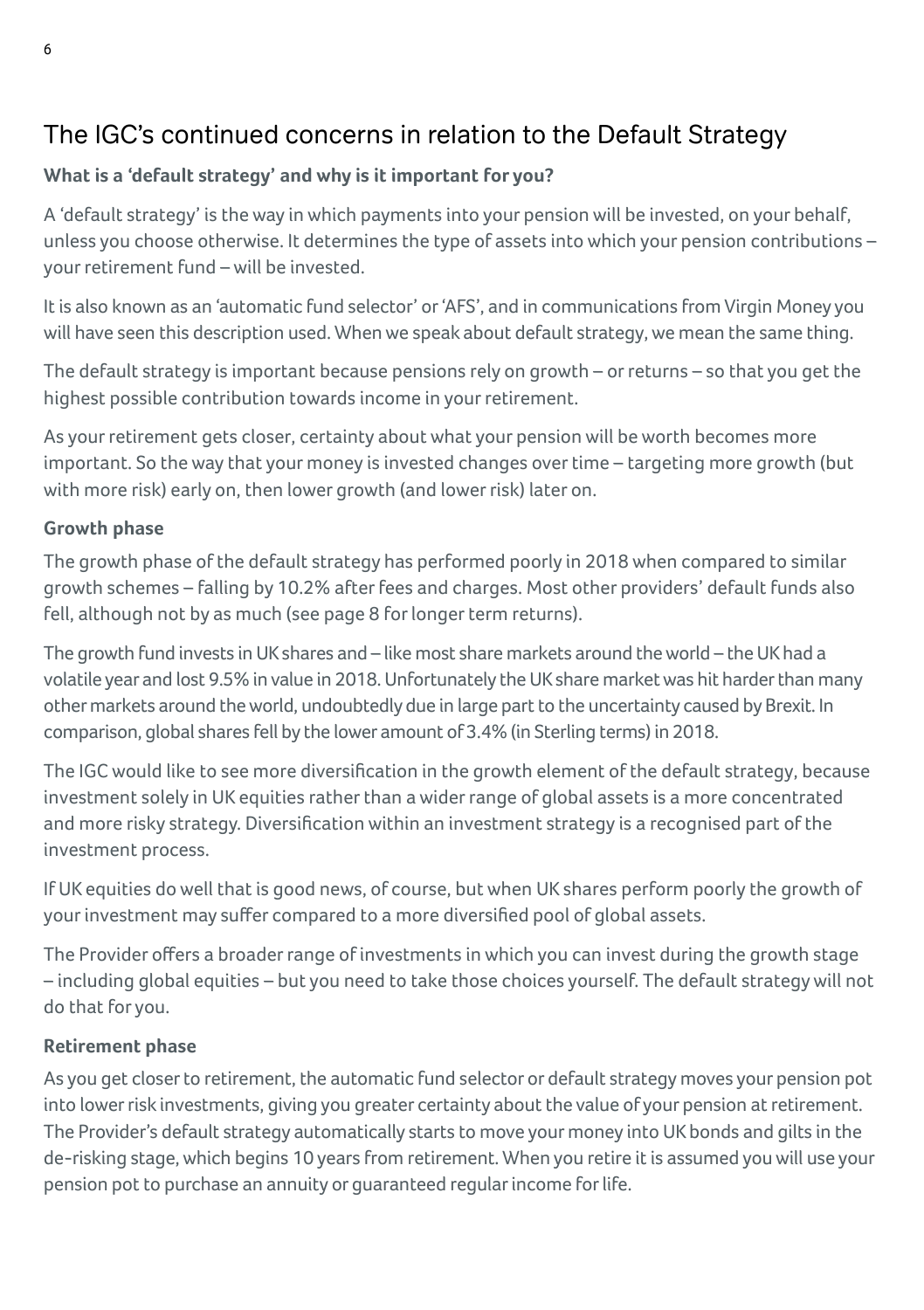The IGC has two concerns about the retirement phase. Firstly, the performance of the default strategy during this de-risking stage has been poor when compared to the de-risking stage of similar schemes. Secondly, de-risking through investment in UK bonds and gilts might not be right for all members, depending on what they plan to do with their money at retirement. The return of the final year of the retirement phase in 2018 was -0.5%, ranking Virgin Money 3rd out of 10. Over the five years to 31 December 2018, the fund provided a return of 3.6% per annum and was the lowest of the providers surveyed.

Until 2015, most pensions were used to buy an annuity, providing you with a guaranteed regular income for life. The income that you would get from an annuity depends on the size of your pension, and if your pension pot is small, then the annual income from an annuity might be too small to be effective. Accordingly, as you approach retirement you may decide to take your pension pot in cash.

The IGC has long believed the Provider should reconsider the design of the automatic fund selector in the retirement phase. This is more likely to be the case if you intend taking your pension as cash if your pension pot is relatively small, seek to access tax free cash or consolidate pensions to access flexibly, instead of buying an annuity, It is encouraging that this is due to be finally addressed next year.

It is likely that many Virgin Money pension policyholders will have worked for a number of employers over their working life. As a result you may have accumulated pensions with other schemes. If this is the case, it is important that you ascertain the value of any other pensions to properly assess the merits of consolidating them into one pension pot.

Since 2015, your choices about how you can take your pension pot have changed. Ultimately the choice will be yours, but what's important from the IGC's perspective is that you have the right options available to you as you approach retirement. This is why the IGC would like to see the default strategy updated to reflect the new 'pension freedoms', introduced by the government in 2015.

# Fund returns – comparisons

One way of assessing the value for money of your pension is to look at returns over time compared to other schemes available on the market. The IGC has used external benchmarking to compare how well your pension performed with other schemes and providers. We commissioned independent research and the following is a summary of the findings.

# **Comparing default fund (or 'automatic fund selector') returns**

Again this year, the IGC asked Hymans Robertson LLP to gather information about how the returns of your scheme compare to other pension schemes with similar aims.

Hymans Robertson LLP collected returns from 10 providers. Of these, Virgin Money and one other continue to design their default strategy assuming policyholders will buy an annuity (or a guaranteed income for life). Since we reported to you last year, one more provider has switched from the annuity strategy. The remaining eight have changed their default funds to cover the new options available since pensions freedoms were introduced in April 2015: many now offer a range of default funds targeting annuities, cash or drawdown when a member retires.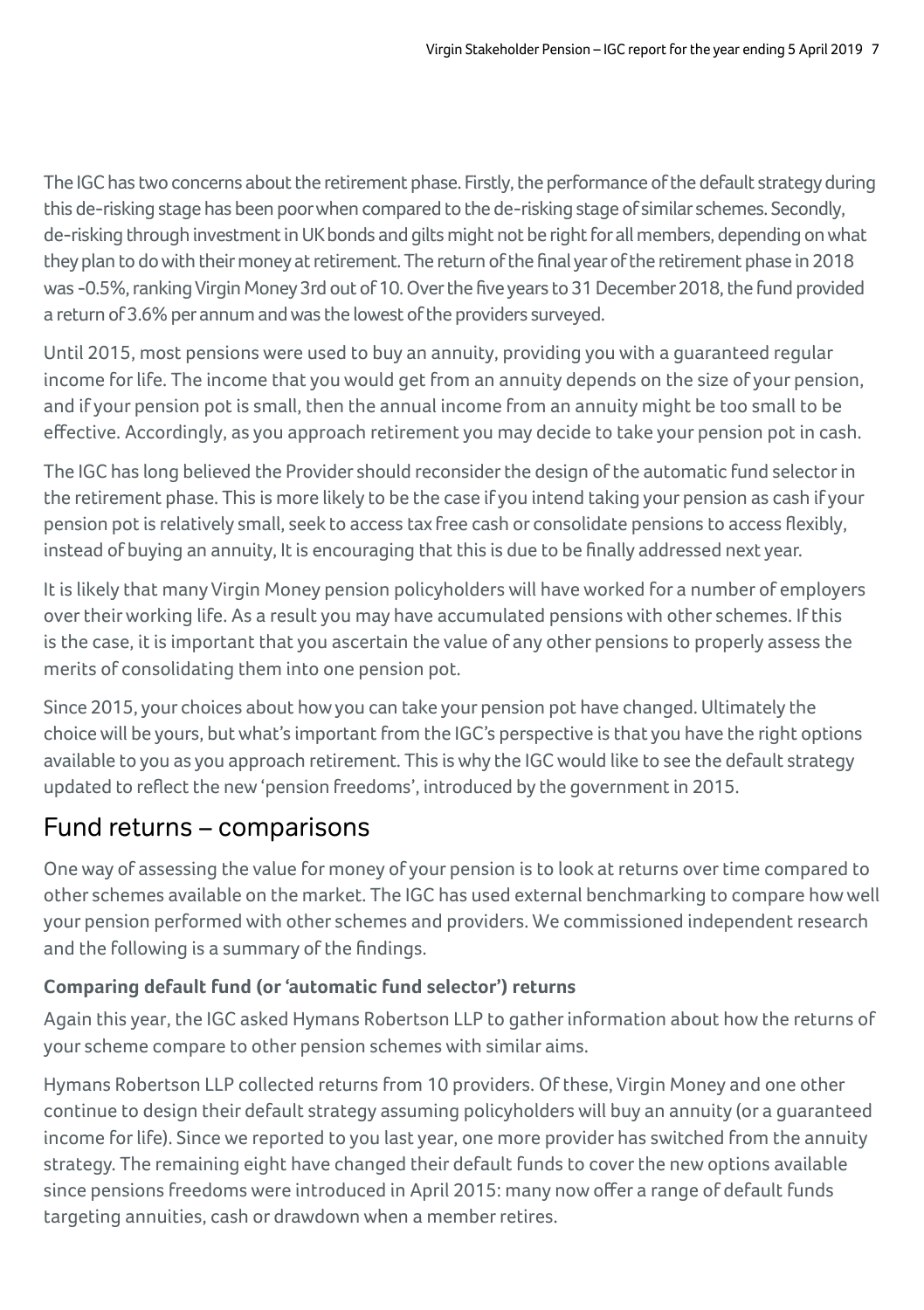**Please note:** While the other funds offer a variety of different investment approaches, their purpose is broadly similar: to provide high growth in the early years of your pension savings, followed by a gradual reduction of risk as you approach retirement.

#### **Growth phase returns**

In the Virgin Money default strategy your pension is invested 100% in the Virgin Money Pension Growth Fund until you are ten years away from retirement. The returns during these years are therefore very important to the size of your pension pot. See below for the assumptions used for this comparison.

Globally, share markets performed well in 2016 and 2017, but last year saw a sharp reversal, with falls across the board. This reversal affected all default funds in the group we surveyed, leading to falls in value in 2018. However, it left Virgin Money at the bottom of the group for both the one year and five year periods, due in part we believe to its narrower focus on UK shares. In contrast to global shares, which fell by 3.4% (in Sterling terms) in 2018, UK shares fell by 9.5%.

In the four years we have been looking at performance of this fund, it provided a return above the median of its peers in only one year (2017). In 2018, it was well below its peers.

The following table shows how returns vary a lot from year to year. Pensions are a long term investment and five year returns are more relevant than single calendar year returns.

| <b>Returns from growth</b><br><b>funds of default</b><br>pension schemes | 1 year to 31<br><b>December</b><br>2015 | 1 year to 31<br><b>December</b><br>2016 | 1 year to 31<br><b>December</b><br>2017 | 1 year to 31<br><b>December</b><br>2018 | 5 years<br>to 31<br><b>December</b><br>2018 |
|--------------------------------------------------------------------------|-----------------------------------------|-----------------------------------------|-----------------------------------------|-----------------------------------------|---------------------------------------------|
| <b>Highest</b>                                                           | 4.0%                                    | 22.5%                                   | 14.6%                                   | $-3.4%$                                 | 7.2% pa                                     |
| Median                                                                   | 1.4%                                    | 18.0%                                   | 10.3%                                   | $-5.3%$                                 | 5.6% pa                                     |
| Lowest                                                                   | $-0.1%$                                 | 12.6%                                   | 8.7%                                    | $-10.2%$                                | $3.1\%$ pa                                  |
|                                                                          |                                         |                                         |                                         |                                         |                                             |
| <b>Virgin Money Pension</b><br><b>Growth Fund</b>                        | 0.2%                                    | 15.6%                                   | 11.9%                                   | $-10.2%$                                | $3.1\%$ pa                                  |
| Ranking*                                                                 | 8th/10                                  | 9th/13                                  | 2nd/10                                  | 10th/10                                 | 7th/7                                       |

**Source:** Financial Express. Performance of all funds is shown after the deduction of charges, but the actual level of fund charges may vary depending on the terms of individual policies.

\*The number of respondents to the survey varied from year to year. Some schemes have not been going for five years so no data was available for them.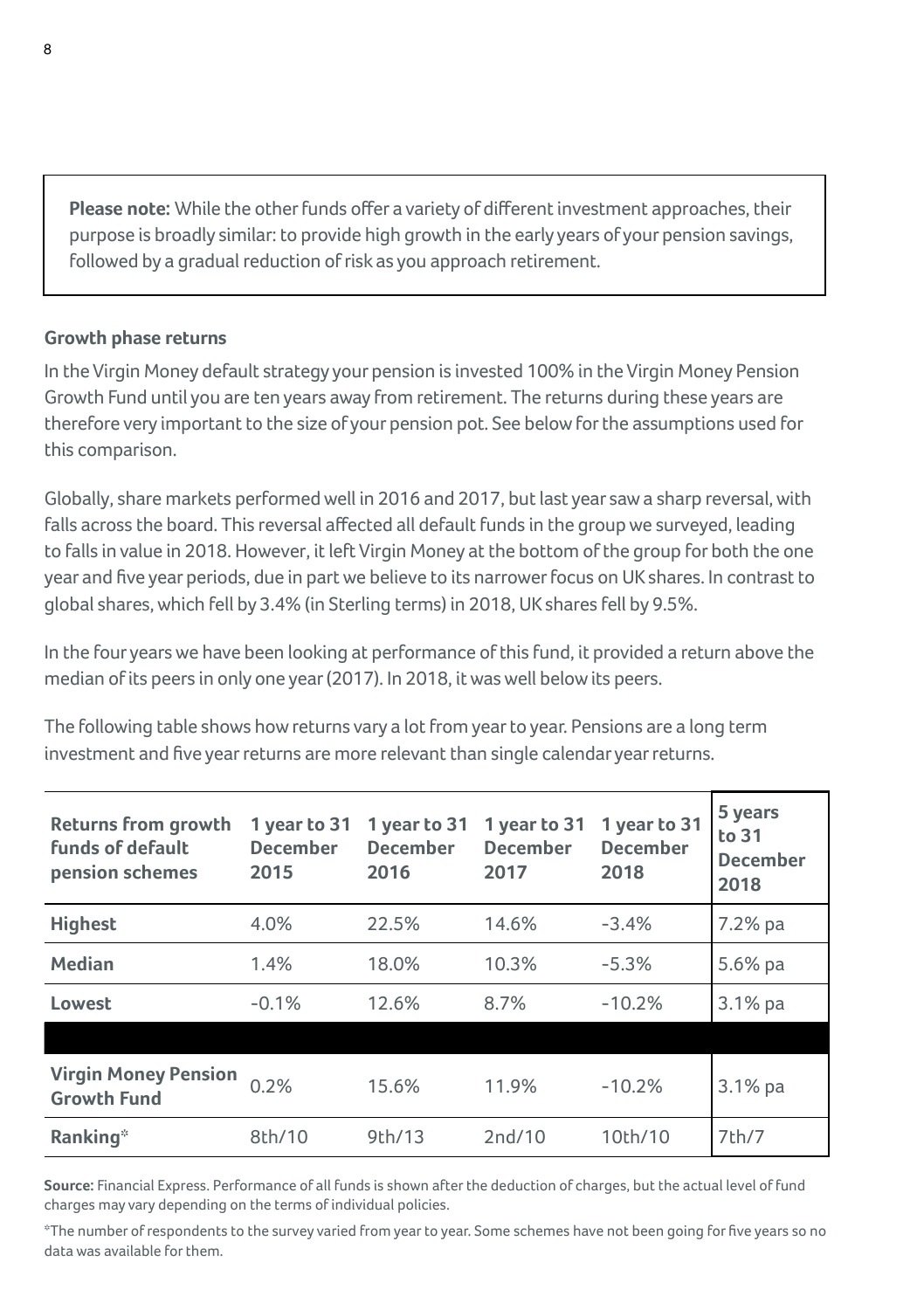#### **Returns approaching retirement**

Ten years before your planned retirement date, Virgin Money gradually reduces investments in the Virgin Money Pension Growth Fund and increases investment in the Virgin Money UK Pension Bond and Gilt Fund (previously called the Income Protector Fund). By the time you reach your final year before retirement, the automatic fund selector will put 100% of your retirement pot in the UK Pension Bond and Gilt Fund. This is in line with the assumption that you will purchase an annuity when you retire.

The period towards retirement is where the Virgin Money default strategy's performance has been least competitive over the five years to 31 December 2018. It reflects the investment strategy selected by Virgin Money of an increased allocation to the UK Pension Bond and Gilt Fund as your retirement date approaches. However, the number of comparable schemes is small and shrinking, as more providers move their workplace policyholders to newly-designed default strategies that focus on cash or drawdown options at retirement. In 2018, all schemes in this category produced falls in the value of members' pension pots, with Virgin Money ranked 3rd/10 for the year and 5th/5 for five years.

The table below shows annual returns for policyholders reaching their nominated retirement date on 31 December of 2015, 2016, 2017 and 2018, and for the five years to 31 December 2018. It is compared with other pension schemes also targeting annuities at retirement. See below for the assumptions used for this comparison.

| <b>Returns up to retirement</b><br>on 31 December from<br>pension schemes targeting<br>annuity purchase | 1 year<br>to 31<br><b>December</b><br>2015 | 1 year<br>to 31<br><b>December</b><br>2016 | 1 year<br>to 31<br><b>December</b><br>2017 | 1 year<br>to 31<br><b>December</b><br>2018 | 5 years<br>to 31<br><b>December</b><br>2018 |
|---------------------------------------------------------------------------------------------------------|--------------------------------------------|--------------------------------------------|--------------------------------------------|--------------------------------------------|---------------------------------------------|
| <b>Highest</b>                                                                                          | 1.4%                                       | 14.4%                                      | 7.3%                                       | $-0.1%$                                    | $6.5%$ pa                                   |
| Median                                                                                                  | $-0.1%$                                    | 13.2%                                      | 3.5%                                       | $-1.5%$                                    | 4.6% pa                                     |
| Lowest                                                                                                  | $-2.5%$                                    | 8.1%                                       | 1.6%                                       | $-5.4%$                                    | $3.6\%$ pa                                  |
|                                                                                                         |                                            |                                            |                                            |                                            |                                             |
| <b>Virgin Money Default</b><br>strategy (AFS)                                                           | $-0.4%$                                    | 8.1%                                       | 1.6%                                       | $-0.5%$                                    | $3.6\%$ pa                                  |
| Ranking*                                                                                                | 7th/10                                     | 10th/10                                    | 9th/9                                      | 3rd/10                                     | 5th/5                                       |

**Source:** Financial Express. Performance of all funds is shown after the deduction of charges, but the actual level of fund charges may vary depending on the terms of individual policies.

\*The number of respondents in the survey varied from year to year. Some schemes have not been going for five years so no data was available for them.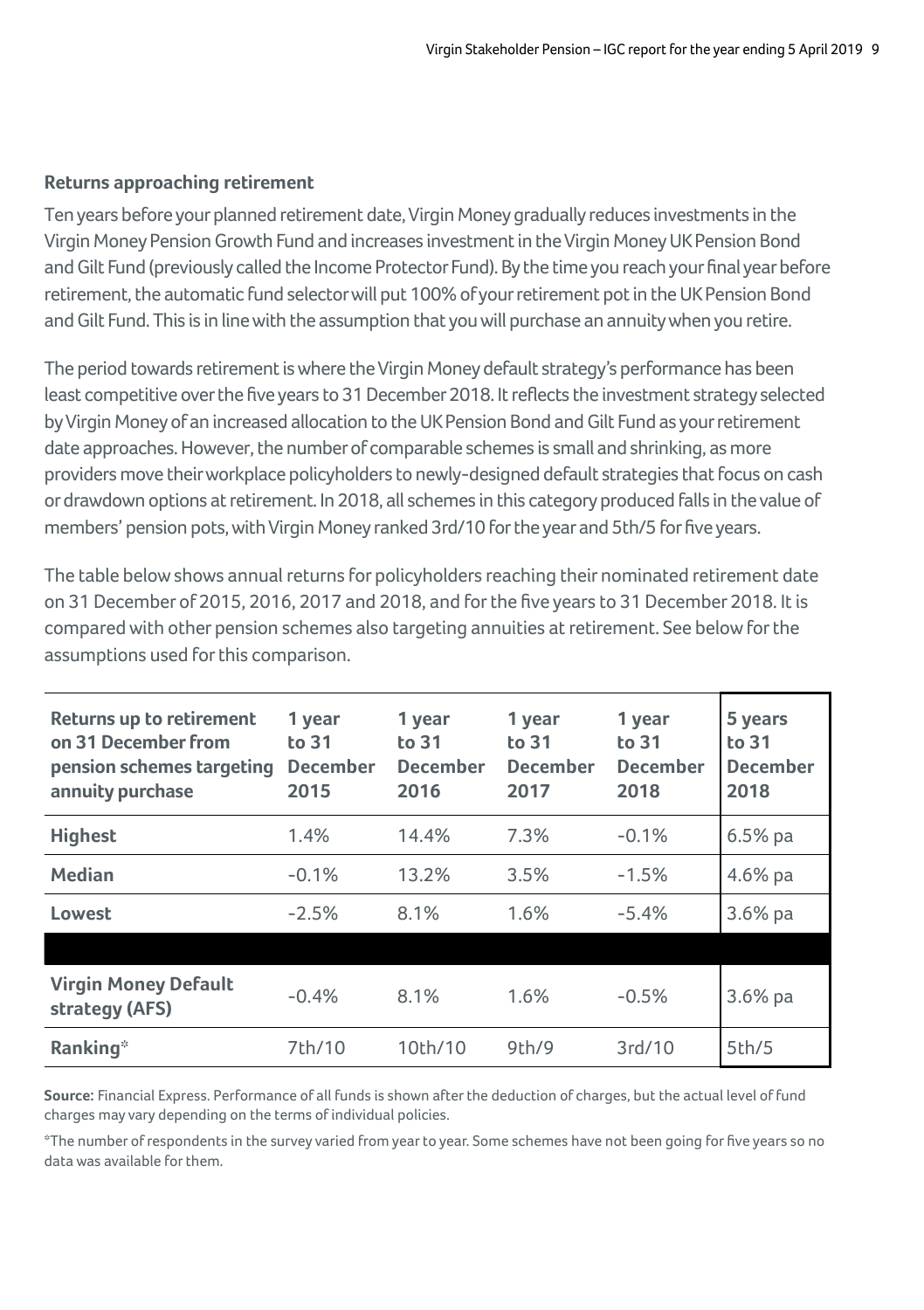#### **Transaction costs**

Transaction costs are generally the costs involved in the buying and selling of investments. Examples of transaction costs include stamp duty, taxes, broker commission and the effect of timing of investment transactions and member switching. Such costs, along with the Annual Management Charge, can reduce the value of your pension savings.

In 2018, regulations came into force requiring investment managers to provide information about transaction costs when these are requested by the IGC.

The IGC has requested this information and is pleased to see progress towards full disclosure of transaction costs and member charges by the Provider. The Investment Association provided a template for these transaction costs and your Provider has reported using that template.

The following table shows the total fees you pay and the transaction costs incurred during 2018. Given that the underlying funds are tracker funds and closely follow an index, we would generally expect transaction costs to be low and this is the case.

| Year ending 31 Dec 2018                              | <b>Virgin Money Pension</b><br><b>Growth Fund</b> | <b>Virgin Money Pension</b><br><b>Bond and Gilt Fund</b> |
|------------------------------------------------------|---------------------------------------------------|----------------------------------------------------------|
| <b>Total Transaction costs</b>                       | 0.053%                                            | $-0.15\%$ **                                             |
| <b>Annual Management</b><br>Charge $*$               | 1.0%                                              | 1.0%                                                     |
| <b>Annual Management</b><br>Charge - Auto-enrolment* | 0.75%                                             | 0.75%                                                    |

\*From 25 January 2019, the annual management charge was reduced to 0.60% pa.

\*\*Based on the regulator's prescribed method of calculating transaction costs in dual priced funds, the timing of investment transactions produced a small positive benefit to members this year.

The area of detailed cost disclosure is still developing across the investment industry and comparable data is limited, especially for pension schemes. For some fund managers and providers, the processes needed to calculate transaction costs are taking time to put into place, which means that there can be challenges in obtaining comprehensive data. Our adviser, Hymans Robertson LLP, has reviewed the detailed transaction costs reported by Virgin Money for 2018 and concluded that they are reasonable for the type of funds used (i.e. tracker funds).

The FCA has recently published proposals for the IGC to send you an annual communication about costs and charges and to publish such information on a publicly available website. This would include an illustration to show you how costs and charges would build up over time. The IGC will monitor the outcome of these proposals and report on such requirements as and when they come into force.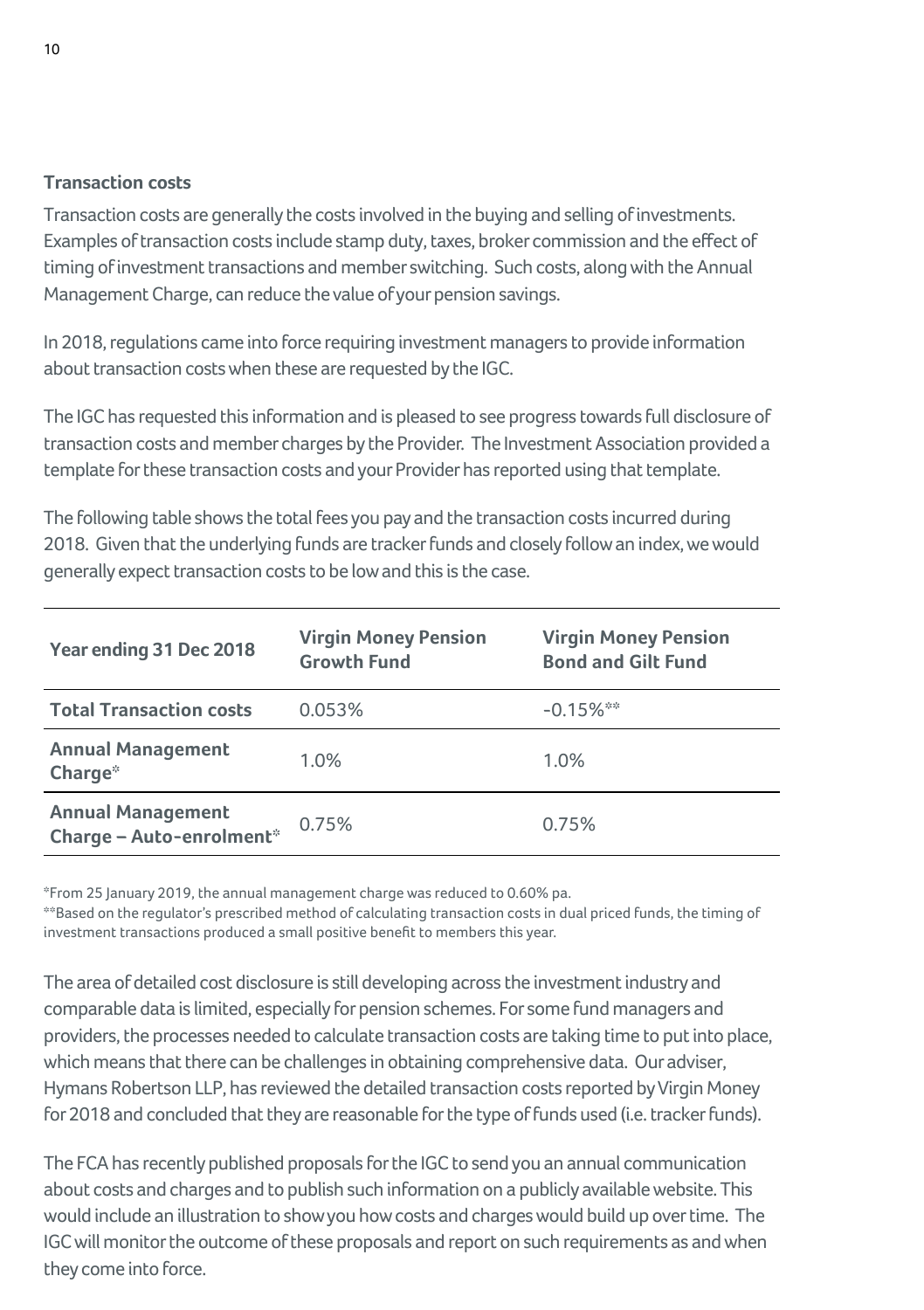# Environmental, Social and Governance (ESG)

The IGC asked the provider whether sustainability and Environmental, Social and Governance (ESG) responsibilities are considered when selecting the investment funds offered to policyholders.

The funds within the Virgin Money workplace pension are passively managed. This means that rather than 'cherry-picking' individual stocks in an attempt to generate better returns, the funds will ordinarily invest in all of the stocks within the stock market indices (such as the FTSE All-Share index which the Virgin Money Pension Growth fund invests in) that represent the desired mix of shares and or bonds, regardless of any factors such as ESG.

The provider confirmed that ESG factors are considered when voting the ordinary shares owned by the Funds. The structure of the Virgin Money Pension Scheme is that each pension fund is invested in an underlying unit trust. The pension funds do not own individual stocks, and aspects of governance – for example, voting rights – are exercised by the managers of the underlying unit trust funds. Voting rights relate to ESG factors such as the constitution of boards of directors, matters of corporate policy and changes to organisational activities and operations. FCA COLL regulation requires Virgin Money as manager of the pension funds to have appropriate voting rights policy.

Virgin Money outsources the selection of stocks to the Investment Adviser who manage the underlying indices the pension funds invest in. The Investment Advisers have extensive company research capabilities and well developed processes, principles, guidelines and governance. Virgin Money's voting strategy is to review the Investment Advisers' voting policies and determine whether to adopt their policies or whether to instruct them, on a caseby-case or more general basis, to vote in accordance with views that Virgin Money believes to be more closely aligned to the benefits of the unitholders. In general, Virgin Money Unit Trust Managers (VMUTM) believe that the Investment Advisers' depth of research and commitment to protecting and promoting the long-term value of investors will result in an appropriate vote being cast. However, providing such action is for the benefit of unitholders, Virgin Money retains the right to request the Adviser to vote differently in relation to stocks held in the pension funds.

Whilst the VM Pension Scheme only invests in indexes that are weighted according to their size, the market for alternative indexed strategies is growing, including those with an ESG or climate related weighting. VM continues to monitor developments in this market. Outside of the Pension Scheme, the Virgin Climate Change Fund has a specific mandate to consider climate / environmental aspects. This is a concentrated, actively managed fund, priced at a level (1.3%) which precludes it from being held within the Stakeholder Pension.

The FCA will be consulting in early 2019 on rule changes and related guidance for providers of workplace pensions following recommendations made on the 2017 Law Commission report 'Pension Funds and Social Investment'. Your IGC will monitor developments closely.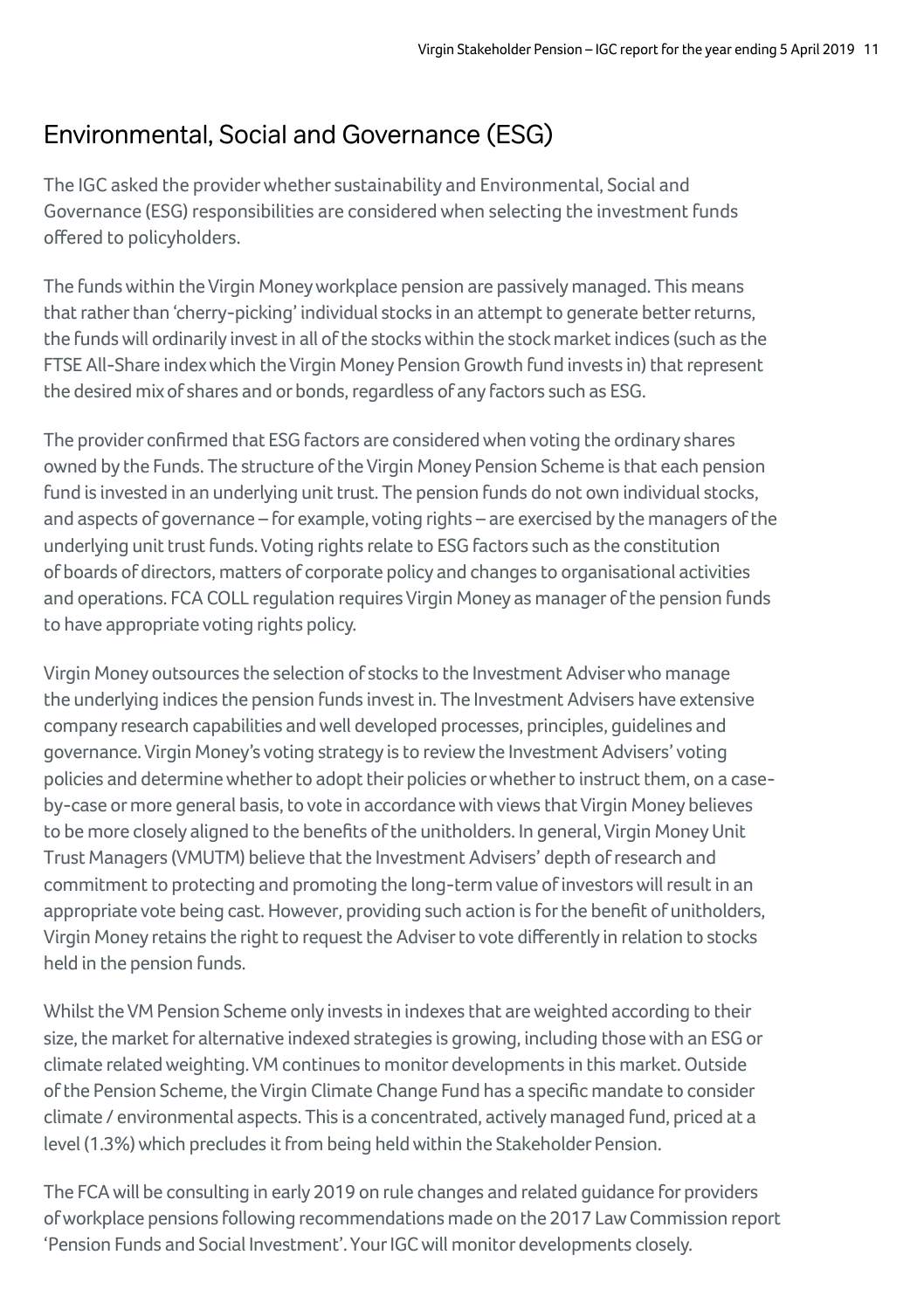# Background on the IGC – and sources of additional help

# **What does the IGC do?**

The IGC is here to represent your interests as pension policyholders. The IGC operates independently of Virgin Money, in accordance with our terms of reference which are set out in pages 20-23.

The primary responsibility of the IGC is to assess whether you receive value for money from your pension, and to raise any concerns we identify with the Provider. The IGC is also required to issue an annual report on how we think your pension is performing. This is the report that we have produced.

## **I'm not sure which pension I have or how it works?**

Your pension is with Virgin Money and you can contact Virgin Money directly with any questions you have about your pension. Virgin Money can be contacted on **03456 10 20 30**.

Alternatively please refer to documentation the Provider will have sent to you.

# **How can I estimate the size of my pension pot at retirement?**

Virgin Money has introduced a pension calculator on its website which can be used for this purpose. You can access the calculator at the following address: **http://uk.virginmoney.com/ virgin/pension/personal/pension-calculator.jsp** 

# **Can I contact the IGC if I have questions?**

We would encourage you to get in touch with any feedback or any questions. You can contact the IGC at **workplacepensionsfeedback@virginmoney.com**.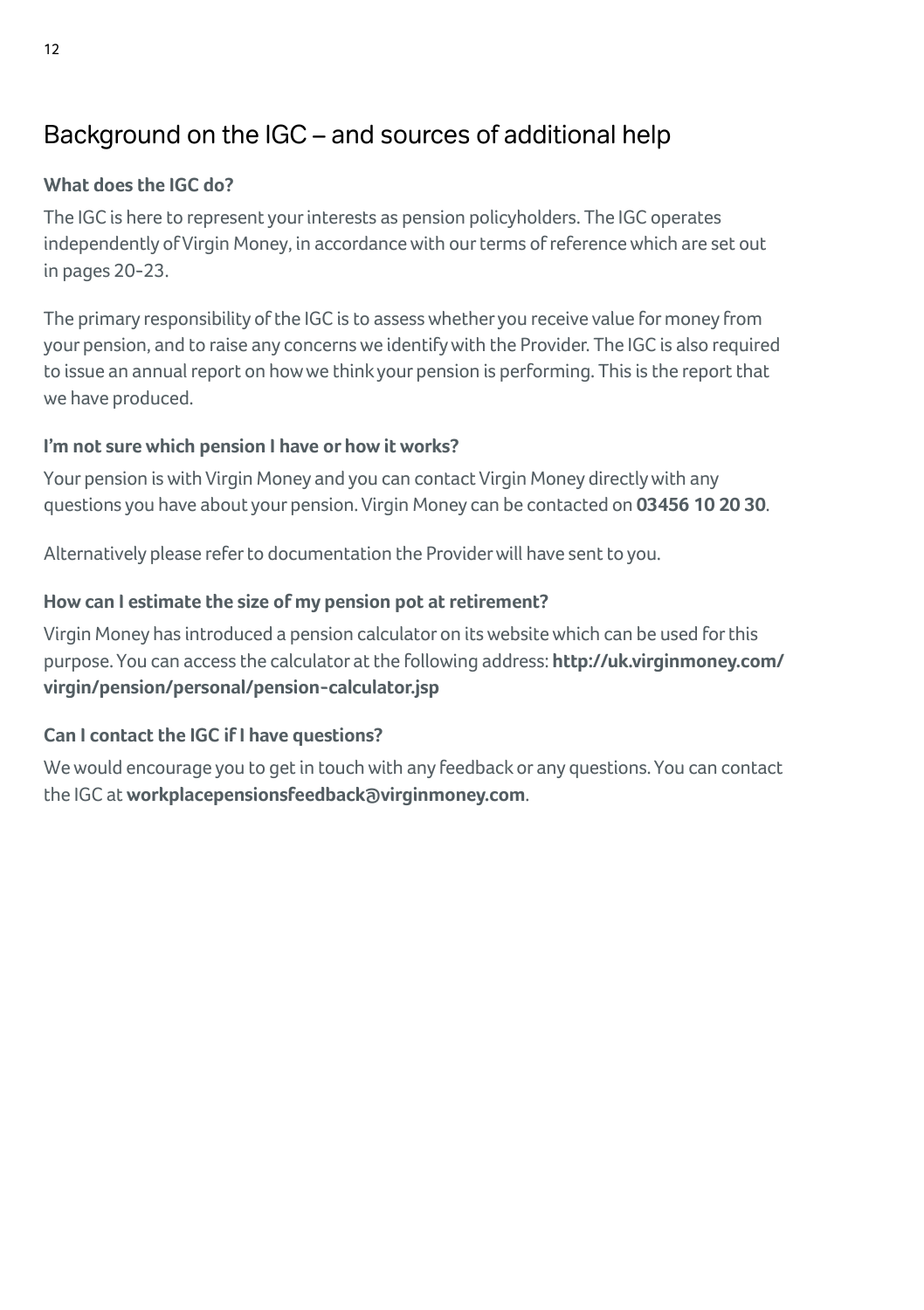# Assessing Value for Money – IGC Scorecard

In previous reports your IGC developed a scorecard to assess whether your pension is delivering value for money, which contained a set of objectives aligned to the FCA's Terms of Reference for IGC's.\* We have maintained the same scoring criteria on this year's scorecard to facilitate comparison with our previous reports.

As a reminder, the colour coded scoring system of Red, Amber and Green is used on the scorecard to demonstrate how your pension has been assessed with regards to value for money for policyholders. The scoring system is our assessment of suitability, not an assessment of regulatory compliance.

| 1. Default strategy                                                                                                                                                                                                                                                                                                                                                                                                                                                                                                                                                                                                              | <b>RAG</b>   | <b>RAG</b>   |
|----------------------------------------------------------------------------------------------------------------------------------------------------------------------------------------------------------------------------------------------------------------------------------------------------------------------------------------------------------------------------------------------------------------------------------------------------------------------------------------------------------------------------------------------------------------------------------------------------------------------------------|--------------|--------------|
| <b>IGC objective:</b> Ensure default investment strategies are designed in the                                                                                                                                                                                                                                                                                                                                                                                                                                                                                                                                                   | status       | status       |
| interests of policyholders, with a clear statement of aims, objectives                                                                                                                                                                                                                                                                                                                                                                                                                                                                                                                                                           | <b>April</b> | <b>April</b> |
| and structure appropriate for policyholders.                                                                                                                                                                                                                                                                                                                                                                                                                                                                                                                                                                                     | 2018         | 2019         |
| Summary of progress since last report:<br>The Provider has entered into a Joint Venture (JV) with Aberdeen Standard<br>Investments, and the Provider intends to make changes to its default<br>strategy as part of the JV. As at the end of February we do not have<br>clarity on the design of the new default strategy, nor the timescales<br>for implementation, although the Provider has committed to keep<br>us updated. Realistically we do not envisage changes being made<br>before late 2020, which is disappointing. However the IGC welcomes<br>acknowledgement by the Provider that the strategy requires changing. | ΙR.          | R            |

## **Additional detail – scoring criteria for the default strategy:**

## **(a) Is the default strategy designed in the interests of policyholders?**

The IGC has reported in successive annual reports that it believes the Provider's default strategy requires urgent attention. As a reminder, the IGC believes that scheme policyholders should have access to the greater pension freedoms, introduced in April 2015, rather than the annuity strategy the current default targets. The IGC also believes the default strategy is too concentrated in UK equities and should be more diversified. The Provider has now finally agreed to update the strategy, although the IGC cannot comment on whether it is in the interests of policyholders until it has seen the detail of the design.

## **(b) Is there a clear statement of aims and objectives?**

Yes, aims and objectives for the pension scheme and the default funds are documented, and shared with policyholders in the "Key features" documentation. In the past year the Provider has issued documentation to all policyholders reminding them of the key features and objectives.

## **(c) Is the default strategy reviewed regularly?**

The strategy is reviewed annually for regulatory and compliance purposes. The strategy was last reviewed from a suitability perspective in early 2018.

**Red** indicates that urgent attention is required, **Amber** that there is room for improvement, and **Green** that performance is satisfactory. \*As outlined in FCA Policy Statement 15/3. There is no set definition of "Value for Money" provided in the FCA's final rules, so the IGC has reviewed Value for Money through a number of lenses, summarised in the scorecard.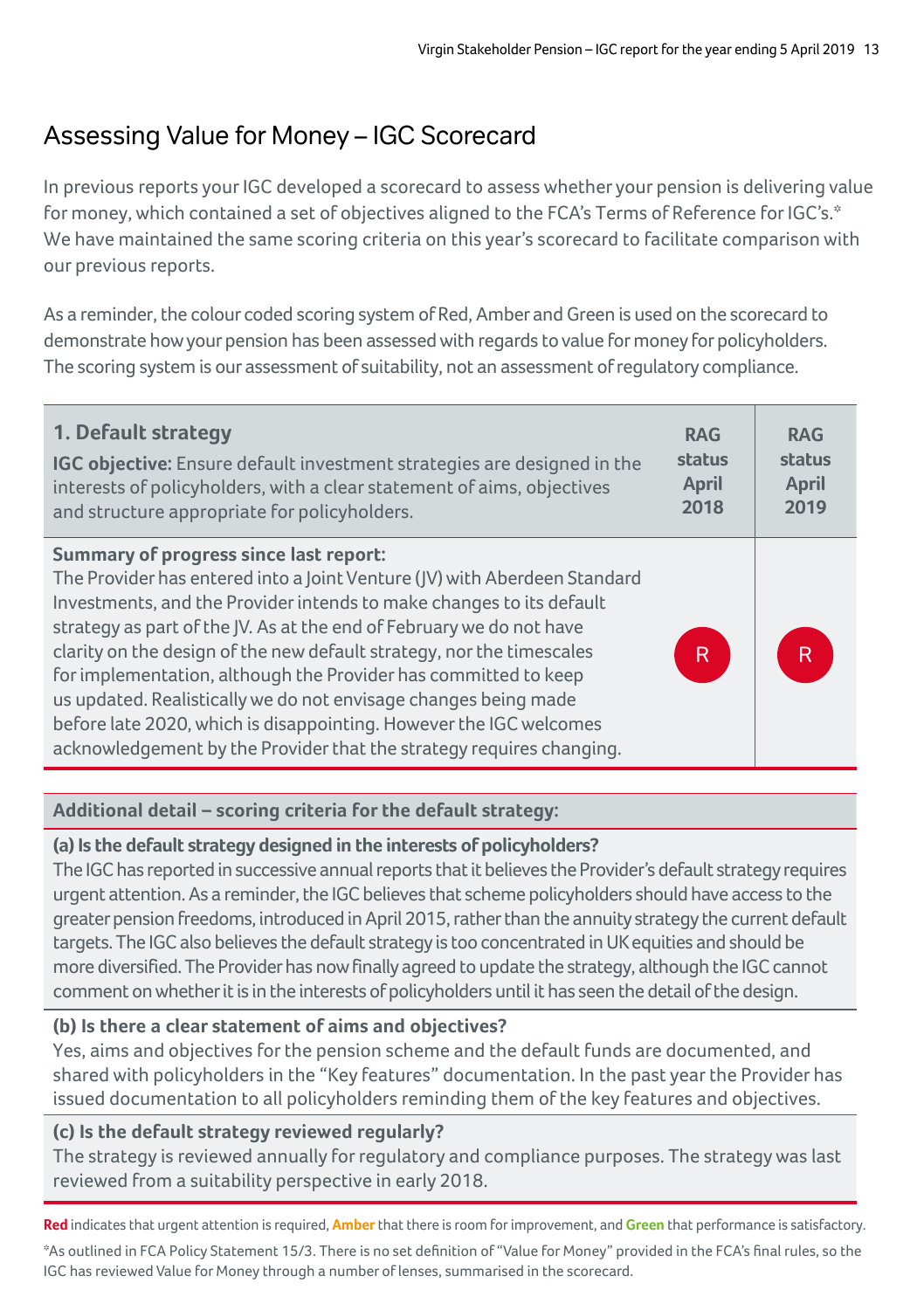| 2. Fund performance and characteristics<br>IGC objective: Consider whether the characteristics and net<br>performance of investment strategies are aligned to the interests<br>of policyholders and are regularly reviewed by the Provider, and<br>take action to make changes as appropriate (including non-default<br>strategies / funds). | <b>RAG</b><br>status<br><b>April</b><br>2018 | <b>RAG</b><br>status<br><b>April</b><br>2019 |
|----------------------------------------------------------------------------------------------------------------------------------------------------------------------------------------------------------------------------------------------------------------------------------------------------------------------------------------------|----------------------------------------------|----------------------------------------------|
| Summary of progress since last report:<br>The default strategy comprises two funds and based on external<br>benchmarking the performance of these funds is relatively poor.                                                                                                                                                                  | A                                            | A                                            |

#### **Additional detail – scoring criteria for fund performance and characteristics:**

#### **(a) How does net performance compare to comparable funds?**

The IGC has repeated its independent benchmarking exercise for a third year, to compare fund performance to comparable Provider performance. A full breakdown of this analysis has been made available on pages 7-9. As we reported previously, the higher fees and poor default design are making the fund returns less competitive when compared to comparable funds. The funds are performing within their permitted tolerances.

#### **(b) What are the fund characteristics and are these aligned to member interests?**

We have commented separately on the lack of a cash fund as part of the default strategy, to further de-risk your pension when approaching retirement. The IGC believes a cash fund is an essential element of the default strategy in the run up to retirement. The FCA has previously released details of an analysis of the retirement market since the introduction of pensions' freedoms in April 2015. A key finding was the fact that a majority of pension pots are taken in cash, of which 90% are less than £30,000 in value. This reinforces the IGC's view that in schemes such as Virgin Money where the majority of policyholders are likely to have small pots at retirement the default strategy should have a significant allocation to cash at the point of retirement.

**Red** indicates that urgent attention is required, **Amber** that there is room for improvement, and **Green** that performance is satisfactory.

Scorecard continues on the facing page.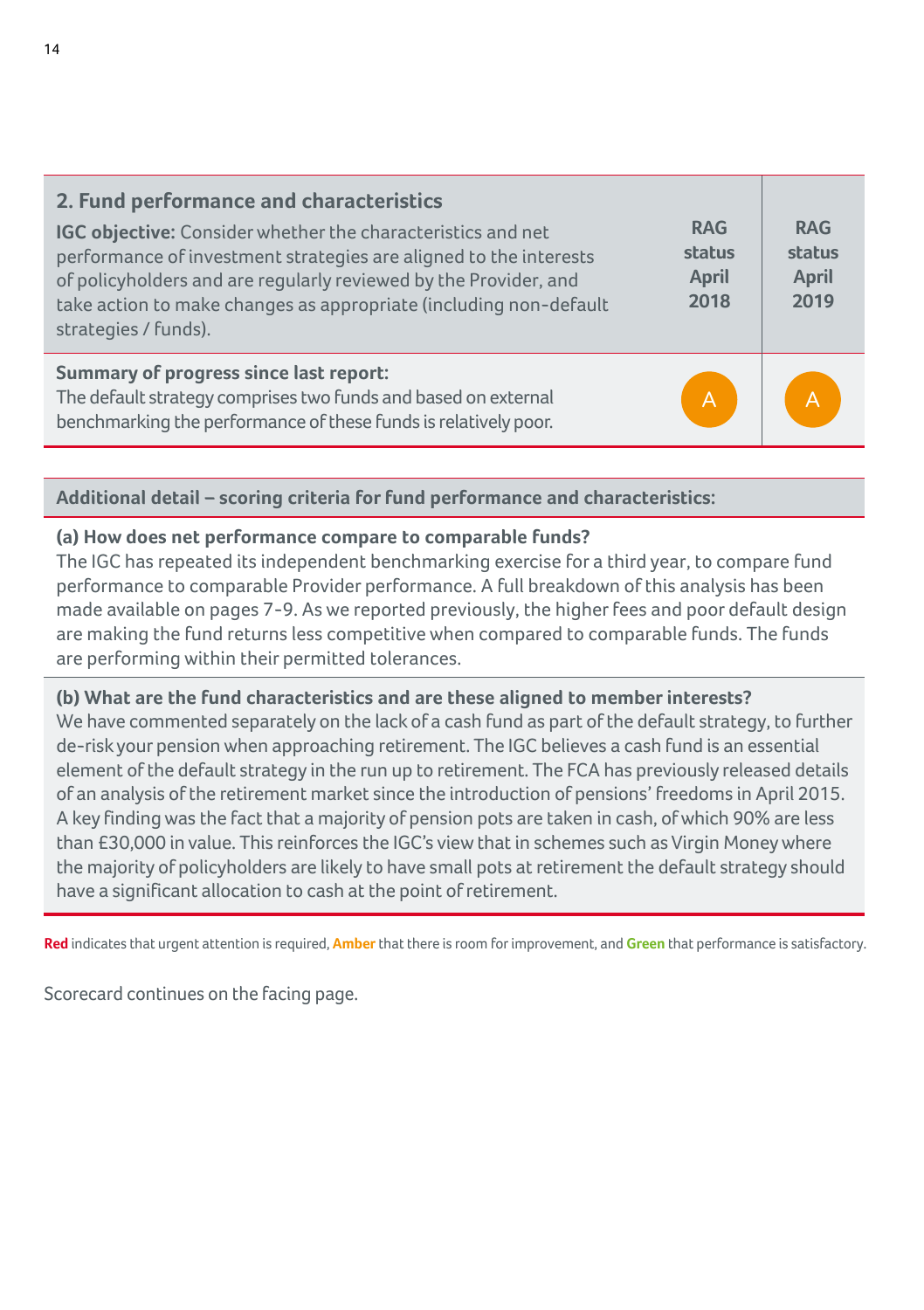| 3. Account servicing                                                                                                                                                                                                                                                                                                                                                                                                                                                                                                                                                                                                                         | <b>RAG</b>   | <b>RAG</b>   |
|----------------------------------------------------------------------------------------------------------------------------------------------------------------------------------------------------------------------------------------------------------------------------------------------------------------------------------------------------------------------------------------------------------------------------------------------------------------------------------------------------------------------------------------------------------------------------------------------------------------------------------------------|--------------|--------------|
| <b>IGC objective:</b> Review timescales and accuracy of transactions                                                                                                                                                                                                                                                                                                                                                                                                                                                                                                                                                                         | status       | status       |
| undertaken on behalf of policyholders and assess whether these are                                                                                                                                                                                                                                                                                                                                                                                                                                                                                                                                                                           | <b>April</b> | <b>April</b> |
| conducted within acceptable tolerances.                                                                                                                                                                                                                                                                                                                                                                                                                                                                                                                                                                                                      | 2018         | 2019         |
| Summary of progress since last report:<br>The Provider continues to deliver on its account servicing responsibilities.<br>Customer transactions, for example withdrawals and contributions, appear<br>to be executed timely and accurately. The operation attracts relatively small<br>volumes of complaints, none of which point to underlying systemic issues.<br>Complaint handling is taken seriously with a focus on treating customers<br>fairly and resolving issues quickly. The Provider shares internal management<br>information with the IGC, which provides further evidence of the efficiencies<br>of the process and service. | G            | G            |

#### **Additional detail – scoring criteria for account servicing:**

## **(a) Are processing timescales within acceptable tolerances?**

Core transactions generally appear to be processed promptly.

#### **(b) Is processing accuracy within acceptable tolerances?**

Core transaction processing accuracy appears to be within acceptable limits.

#### **(c) Is the operation fit for purpose?**

Overall, the operation appears to be fit for purpose. The Provider continues to address operational issues diligently as and when they arise. We will keep the operation under close scrutiny as the Provider implements its JV with ASI, to ensure customer service levels are not detrimentally impacted by the move.

**Red** indicates that urgent attention is required, **Amber** that there is room for improvement, and **Green** that performance is satisfactory.

Scorecard continues on the following page.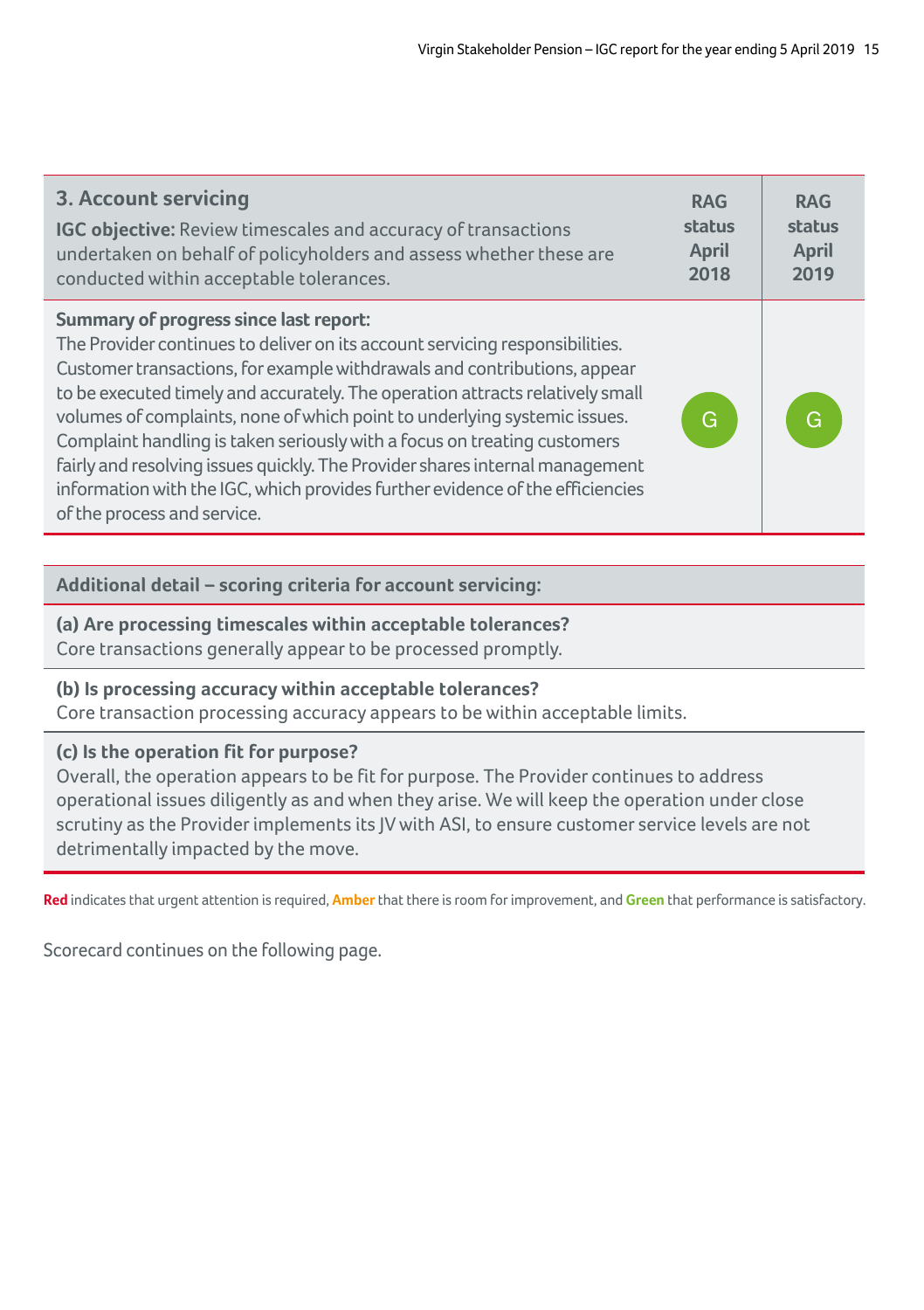| 4. Costs, charges and benefits                                                                                                                                                                                                                                                                                                                                                                                                                                                                                                                                                                          | <b>RAG</b>   | <b>RAG</b>   |
|---------------------------------------------------------------------------------------------------------------------------------------------------------------------------------------------------------------------------------------------------------------------------------------------------------------------------------------------------------------------------------------------------------------------------------------------------------------------------------------------------------------------------------------------------------------------------------------------------------|--------------|--------------|
| IGC objective: Weigh up all the benefits and services delivered relative                                                                                                                                                                                                                                                                                                                                                                                                                                                                                                                                | status       | status       |
| to their cost to policyholders, in the context of an assessment of                                                                                                                                                                                                                                                                                                                                                                                                                                                                                                                                      | <b>April</b> | <b>April</b> |
| whether policyholders need and value each benefit or service.                                                                                                                                                                                                                                                                                                                                                                                                                                                                                                                                           | 2018         | 2019         |
| <b>Summary of progress since last report:</b><br>The Provider has recently implemented reduced fund charges for<br>the two default funds. The new charge (0.60%) is in line with the<br>industry average for comparable, passively managed schemes. This is a<br>significant improvement on the previous charging structure and more<br>fit for purpose. Whilst the IGC would have wished for an even more<br>competitive rate for policyholders, we believe this move is very much<br>in the interests of policyholders and worthy of recognition, although it<br>has come late in the reporting year. | A            | G            |

#### **Additional detail – scoring criteria for costs, charges and benefits:**

#### **(a) Is the Provider compliant with the AE cap (0.75%)?**

Yes. In addition, the AMC has recently been reduced to 0.60% from 0.75% for the two default funds.

#### **(b) Are the schemes appropriately governed?**

The information provided to the IGC appears comprehensive and does not give the Committee concern. Complaint volumes, which are relatively low, continue to be in line with tolerances, and there are no concerns to highlight regarding trends or the way complaints are handled.

**(c) Is the administration of services, including member communication, fit for purpose?** Policyholders appear to receive appropriate communications, both in terms of the number of statements and content. Day-to-day administration of the scheme appears to be fit for purpose.

#### **(d) Are costs and charges incurred by policyholders fair and transparent?**

Costs are clearly stated. Research undertaken by the IGC showed that the previous AMC was high when compared to comparable, passively managed schemes. However in light of the recent change to 0.60% for default funds the costs are more in line with the value provided by such funds.

#### **(e) What are the main benefits provided by this scheme?**

The IGC continues to believe that the simplicity of the charging structure (with 'no nasties' or exit fees) is attractive and compares favourably to peers. The Provider also offers a high degree of flexibility in terms of contributions. Also, as part of the recently revised communications, the Provider reminded policyholders of the benefits available on **myvirginmoney.com**

**Red** indicates that urgent attention is required, **Amber** that there is room for improvement, and **Green** that performance is satisfactory.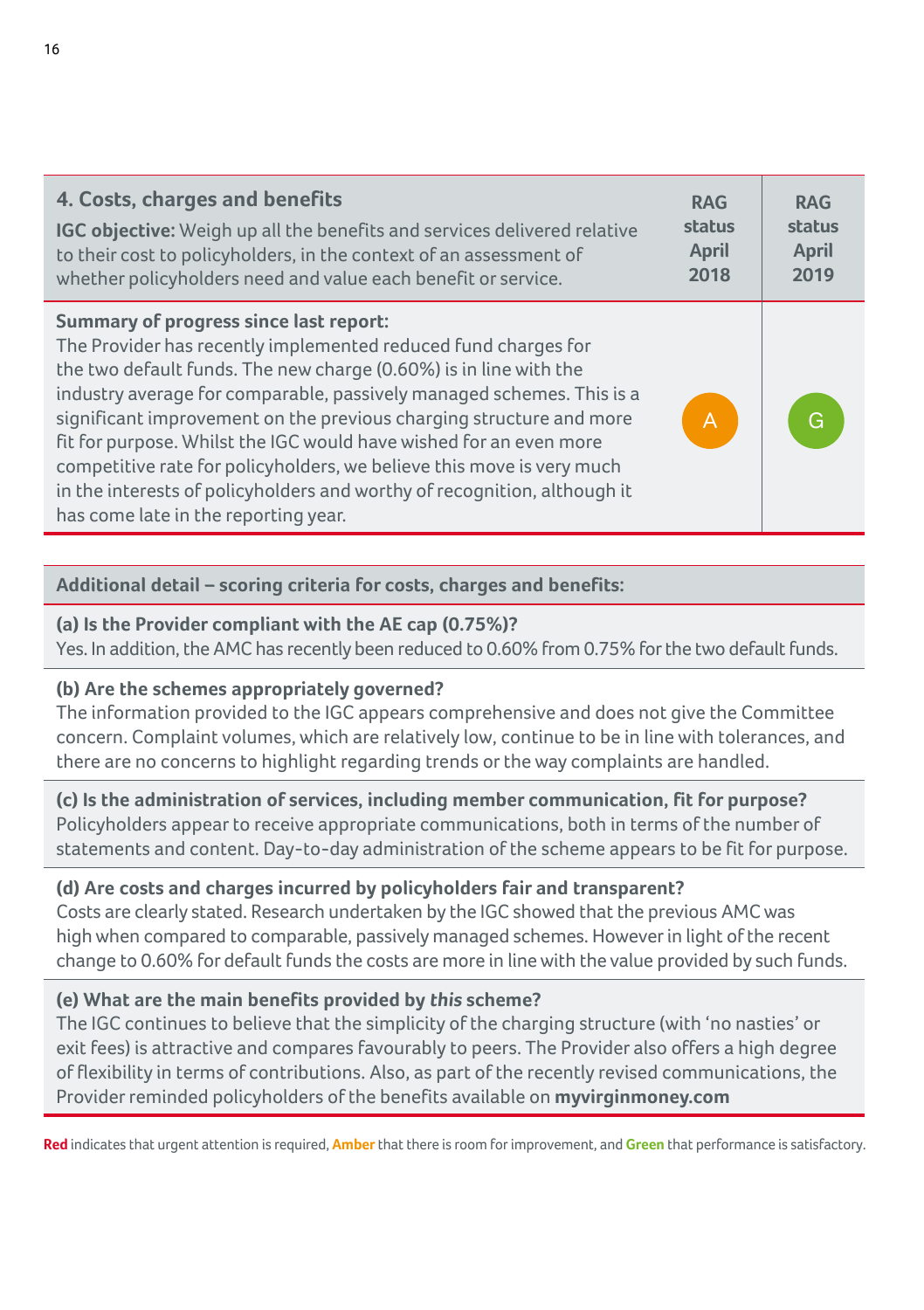# We shared the final draft of our report with the Provider

## **Comments from provider**

We have continued to work closely with the IGC during the past year and have shared our vision for our investment and pension business as we develop our exciting partnership with ASI. We are confident this partnership will address the concerns raised by the IGC and we are working hard to deliver these as quickly as possible. We have recently written to you, our customers, with news on our new partnership and look forward to telling you more as soon as we are in a position to do so.

## **Market performance in 2018**

It was a difficult year for investing with significant global economic uncertainty. Looking back over the calendar year (2018), the All-Share return of -9.5% was the first negative calendar year since 2011, and only the third in the last 15 years. A key focus of markets has been the economic slowdown in China, rising interest rates in the US and prevailing uncertainty around Brexit. Whilst a negative year is never welcome, it does remind us that equity markets have been on a strong run since 2008.

Performance in the bonds and gilt fund has been relatively flat during 2018, this fund adopts a low risk strategy investing in UK government bonds and high quality corporate bonds. Returns have been relatively low over the last 12-18 months in an environment where concerns over interest rate rises and our low credit risk exposure have held back returns. However, we still feel this fund offers the right de-risking approach for our customers in the years leading up to their nominated retirement age. We will investigate opportunities to broaden our bond portfolio to address the matters raised by the IGC as part of our ongoing work to develop our proposition.

## **Looking forwards**

In partnership with ASI, we are actively working on enhancing and improving both the default strategy and de-risking which we hope we can implement next year. As always, we would strongly recommend customers to use either the government's free and impartial guidance service 'Pension Wise' or seek independent advice, to consider both the default strategy and options for using their pension savings.

We were pleased to reduce the charges on our default funds to 0.60% at the beginning of 2019. We would remind members that the charge you pay is an all in charge unlike many of our competitors. We don't charge separately for administration or platform fees so the fund charge is all that you pay. That often makes us look expensive on comparison sites but after taking into consideration typical administration fees we consider that the new charges represent value for money for the service we offer.

We continue to be supportive of the IGC's work and plans looking forward. We believe we have a constructive working relationship which we look forward to developing further during the course of the next year as we substantially enhance our business.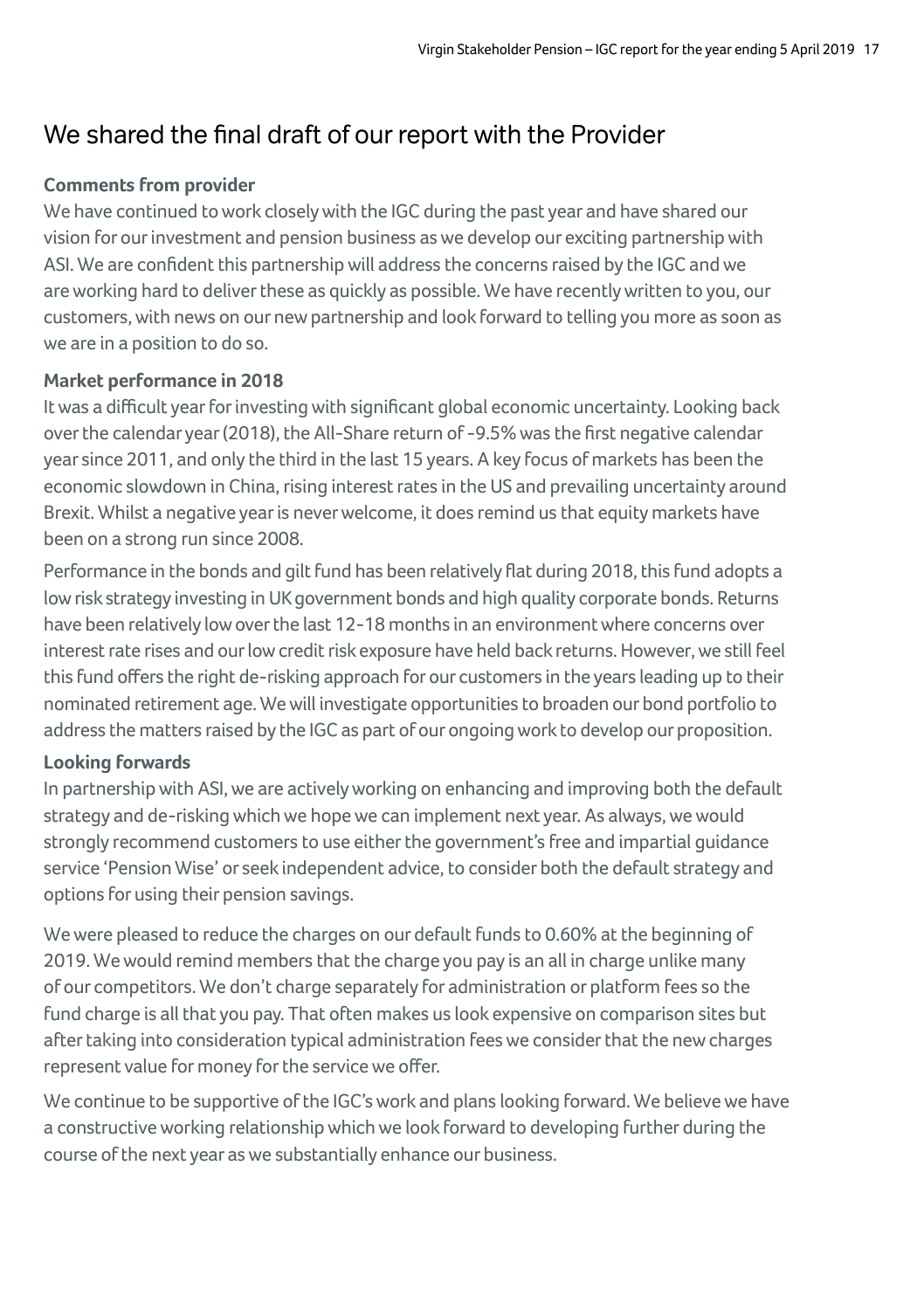# The IGC's plan for 2019-20

The IGC will seek to build a collaborative relationship with ASI to continue working in the interests of members.

The main focus of the IGC's work for 2019/20 will be:

- Engage in discussion with the Provider over their new default strategy.
- Provide policyholders with a more detailed breakdown of the transaction costs and charges associated with your investment funds, which is a regulatory requirement.
- Monitor proposed rule changes by the FCA requiring IGCs to report on the Provider's ESG, ethical and stewardship policies.
- Monitor the investment returns of your pension, especially as investment markets appear more volatile in 2019.
- Provide members with the opportunity to give their views on Virgin Money by carrying out a survey.

# The IGC

Your IGC comprises five members, with a majority of wholly independent members including an independent Chairman, all of whom were appointed following an open and transparent recruitment and interview process.

The terms of appointment include the duty to act solely in the interests of relevant policyholders, which overrides any obligations to their employer or indeed their duty to shareholders. All members are considered independent in character and judgement.

All costs associated with the IGC, including the fees of the independent members are met by the Provider. The IGC believes that it is given appropriate resources by the Provider to carry out its duties.

The IGC considers that it has sufficient expertise, experience and independence to act in policyholders interests.

# **Sir David Chapman Bt. DL. B.Com. – Independent Chairman**

Sir David has a Finance and Investment background. He is currently Chairman of the Virgin Money Retirement Savings Scheme, having previously been Chairman of Northern Rock Pension Scheme and Northern Rock Asset Management Pension Scheme. In addition, he is Chairman of North East Finance (Holdco) Limited and has previously held non-executive positions with a number of companies both publically quoted and private. A former CBI Council member and a director of the London Stock Exchange, in 1995 Sir David was the latter's nominee on a corporate governance committee, the Greenbury Committee on Directors' Remuneration, representing the interests of small shareholders.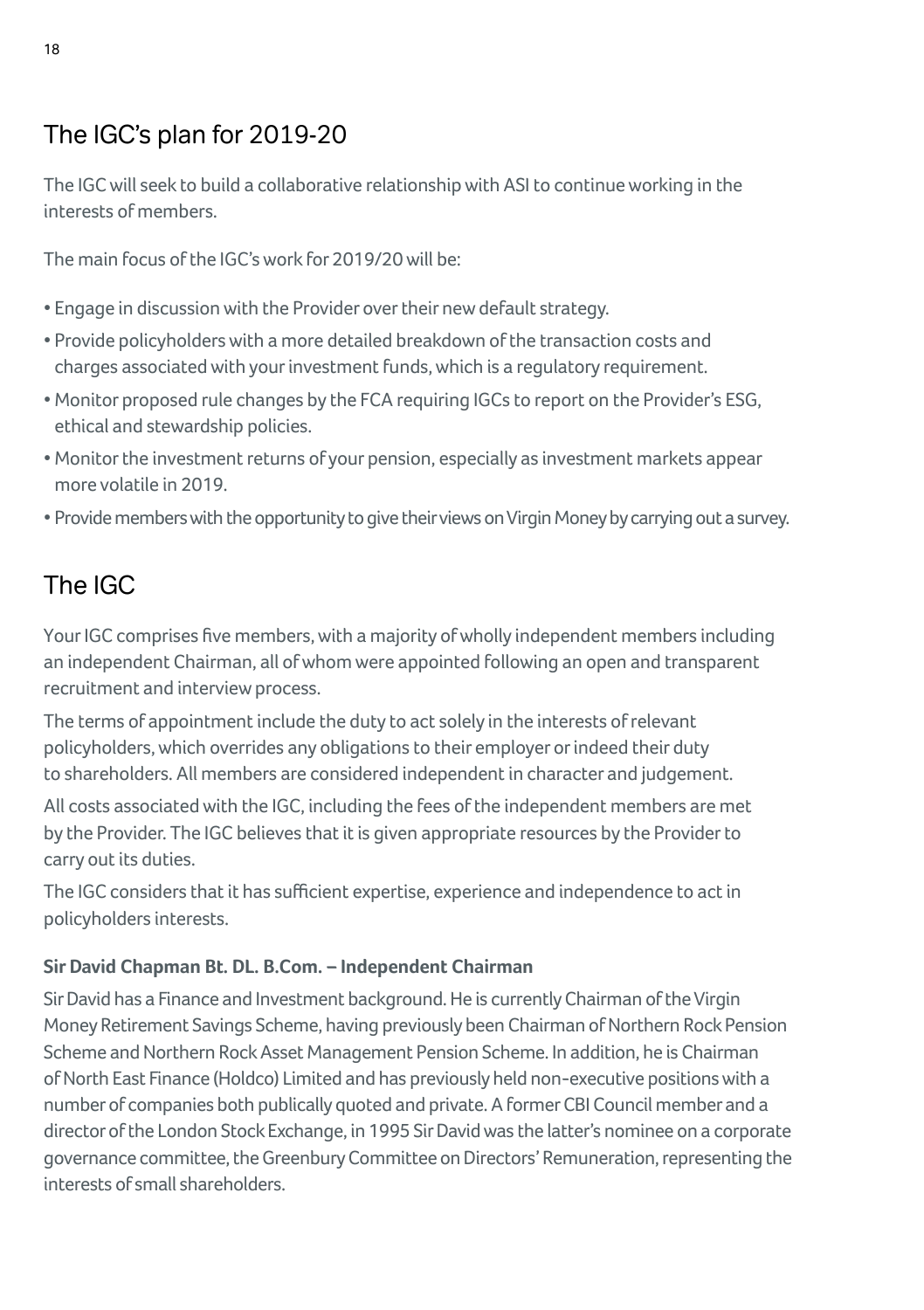### **Steve Balmont – Independent Member**

Steve has acted as a professional pension trustee since 2000. As a trustee executive with BESTrustees PLC he is involved with defined benefit and defined contribution pension schemes of varying sizes and complexity and is involved in investment, audit, governance and funding issues. He is a chartered accountant by professional background. He is involved with various pension bodies including the SORP Working Party of the Pensions Research Accountants Group and the PLSA South London. Steve is also a long-serving director of London South Bank University.

#### **Dianne Day – Independent Member**

Dianne is a professional trustee with Independent Trustee Services Limited. She has a wealth of experience in investment, governance and trusteeship in the UK and Australia. She has held senior executive roles with investment firms, including Board accountability for substantial investment portfolios and pension funds. She has been a Pension Trustee since 2007 and has experience serving on both defined benefit and defined contribution schemes. She is particularly interested in effective member communications and engagement strategies. Dianne holds a BA, MBA (Hons) and a Diploma of Applied Finance & Investment. She is a member of the Association of Professional Pension Trustees and the Pensions Management Institute.

## **Kieran Ferguson, CFA**

Kieran has a background in financial services. He is currently Head of Credit Portfolio Management at Virgin Money, and is responsible for protecting the income and capital value of the bank's investment portfolio as part of the Treasury function. Prior to joining Virgin Money he was a consultant at Accenture, working with a range of financial services clients. Kieran holds a first class honours degree in Law and Business (LL.B Hons) from the University of Edinburgh and is a CFA charter holder.

# **Julian Smith**

Before working at Virgin Money as Head of Tax, Julian's background was in providing financial services specialist tax advice at Deloitte. Julian spent more than 15 years in various roles in professional services at Deloitte, the last several years before joining Virgin Money as a Director in the Banking Tax Team. At Virgin Money, as Head of Tax, Julian is responsible for all of Virgin Money's tax obligations with HMRC. Julian holds a degree (MA) in Philosophy, Politics and Economics from the University of Oxford and qualified as a chartered accountant (ACA) with Deloitte.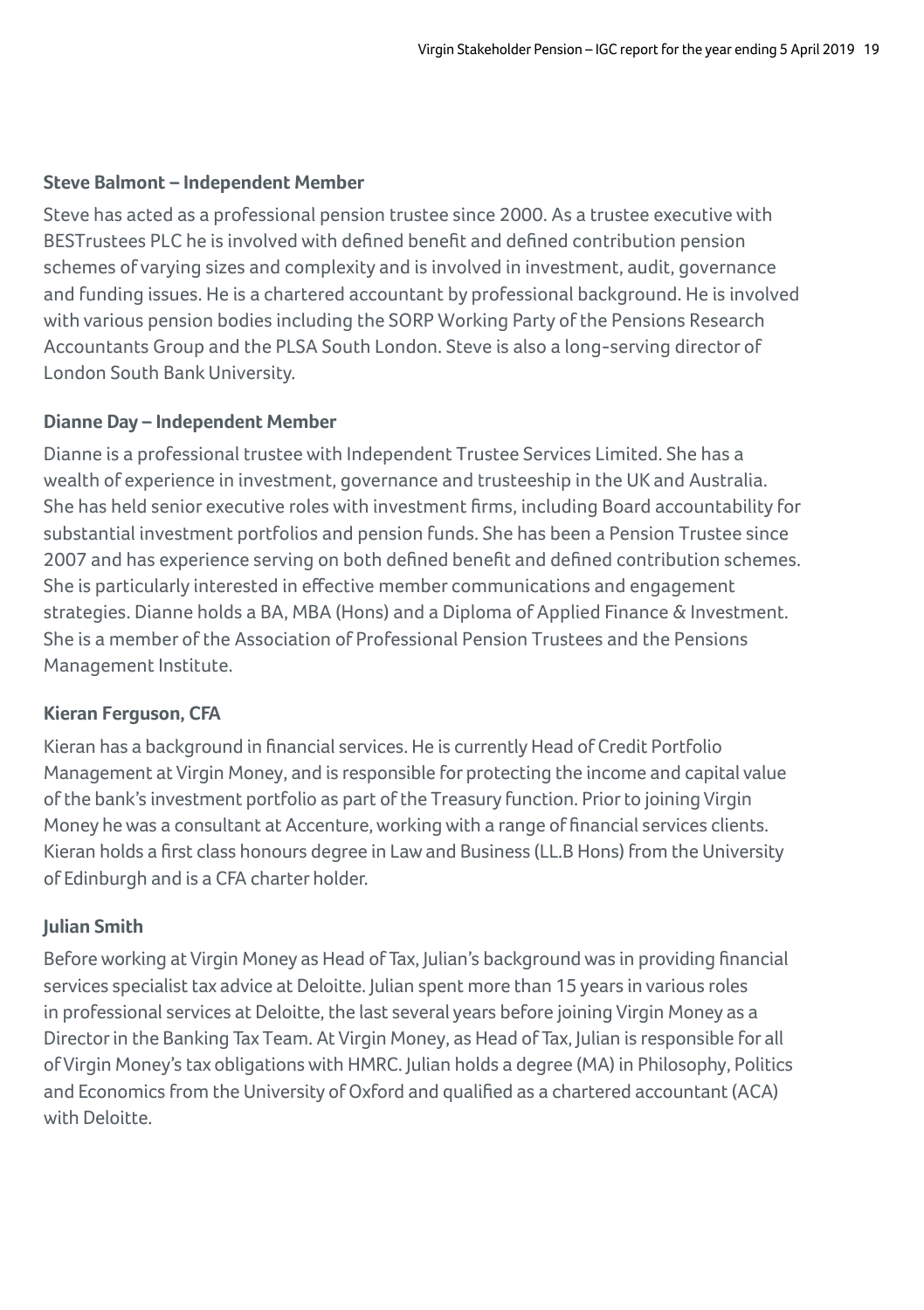# Terms of Reference for the VMUTM IGC

These are the Terms of Reference for the Independent Governance Committee (the "IGC") for workplace personal pension members of the Virgin Stakeholder Pension Scheme (VSPS), available for use by UK based employers as a Group Stakeholder Personal Pension and/or an Automatic enrolment qualifying scheme which is provided and administered by Virgin Money Unit Trust Managers Ltd, a Financial Conduct Authority (FCA) authorised unit trust manager and stakeholder pension operator.

These Terms of Reference have been prepared in line with final rules to be added to the FCA's Conduct of Business Sourcebook (COBS) Pensions supplementary provisions in COBS 19.5 IGCs. Any further amendments to these final rules will be reflected as an update to these Terms of Reference.

When acting in accordance with these Terms of Reference, the IGC will have regard to the relevant FCA guidance contained at Appendix 1 and detailed supporting policies contained in the IGC corporate risk framework.

| <b>Definitions:</b>           |                                                                                                                                                                                                                         |
|-------------------------------|-------------------------------------------------------------------------------------------------------------------------------------------------------------------------------------------------------------------------|
| <b>COBS</b>                   | the FCA's Conduct of Business Sourcebook as<br>amended from time to time                                                                                                                                                |
| <b>FCA</b>                    | the Financial Conduct Authority                                                                                                                                                                                         |
| <b>IGC</b>                    | the Independent Governance Committee for the<br>Virgin Stakeholder Pension Scheme provided by<br>VMUTM to whom these Terms of Reference apply                                                                           |
| <b>Policyholders</b>          | all Virgin Stakeholder Pension customers who are<br>active or deferred members of a workplace personal<br>pension scheme administered by VMUTM (including<br>both group stakeholder and automatic enrolment<br>members) |
| <b>Scheme</b>                 | the Virgin Stakeholder Pension Scheme provided<br>by VMUTM                                                                                                                                                              |
| <b>VMUTM</b>                  | Virgin Money Unit Trust Managers Ltd                                                                                                                                                                                    |
| <b>VMUTM's governing body</b> | The Board of Directors of Virgin Money Unit Trust<br>Managers Ltd                                                                                                                                                       |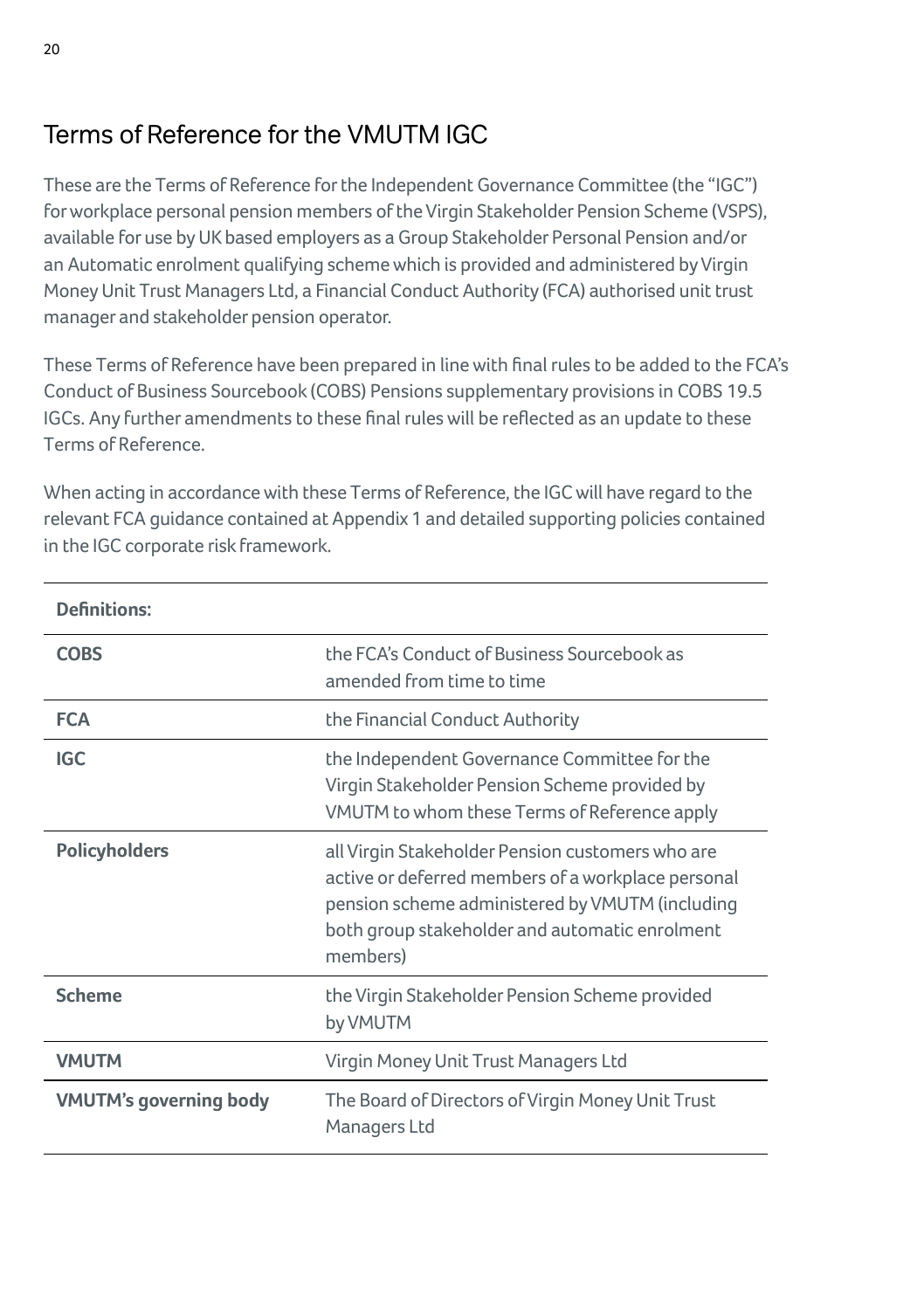### **Terms of Reference**

- (1) The IGC will act solely in the interests of Policyholders and manage any conflicts of interest that arise;
- (2) The IGC will assess the ongoing value for money for Policyholders delivered by the Scheme particularly, though not exclusively, through assessing:
	- (a) whether VMUTM's default investment strategies;
		- (i) are designed and executed in the interests of Policyholders; and
		- (ii) have a clear statement of aims and objectives appropriate for those Policyholders;
	- (b) whether the characteristics and net performance of investment strategies are regularly reviewed by VMUTM to ensure alignment with the interests of Policyholders and that VMUTM takes action to make any necessary changes;
	- (c) whether core Scheme financial transactions are processed promptly and accurately;
	- (d) the levels of charges borne by Policyholders; and
	- (e) the direct and indirect costs incurred as a result of managing and investing, and activities in connection with the managing and investing of the pension savings of Policyholders, including transaction costs;
- (3) the IGC will raise with VMUTM's governing body any concerns it may have in relation to the value for money for Policyholders delivered by the Scheme;
- (4) the IGC will escalate concerns as appropriate where VMUTM has not, in the IGC's opinion, addressed those concerns satisfactorily or at all;
- (5) the IGC will meet, or otherwise make decisions to discharge its duties, using a quorum of at least three members, with the majority of the quorum being independent;
- (6) the Chair of the IGC will be responsible for the production of an annual report setting out:
	- (a) the IGC's opinion on the value for money delivered by the Scheme, particularly against the matters listed under (2);
	- (b) how the IGC has considered Policyholders' interests;
	- (c) any concerns raised by the IGC with VMUTM's governing body and the response received to those concerns,
	- (d) how the IGC has sufficient expertise, experience and independence to act in Policyholders' interests;
	- (e) how each independent member of the IGC, together with confirmation that the IGC considers these members to be independent, having taken into account those matters set out at COBS 19.5.12G;
	- (f) the arrangements put in place by VMUTM to ensure that the views of Policyholders are directly represented to the IGC.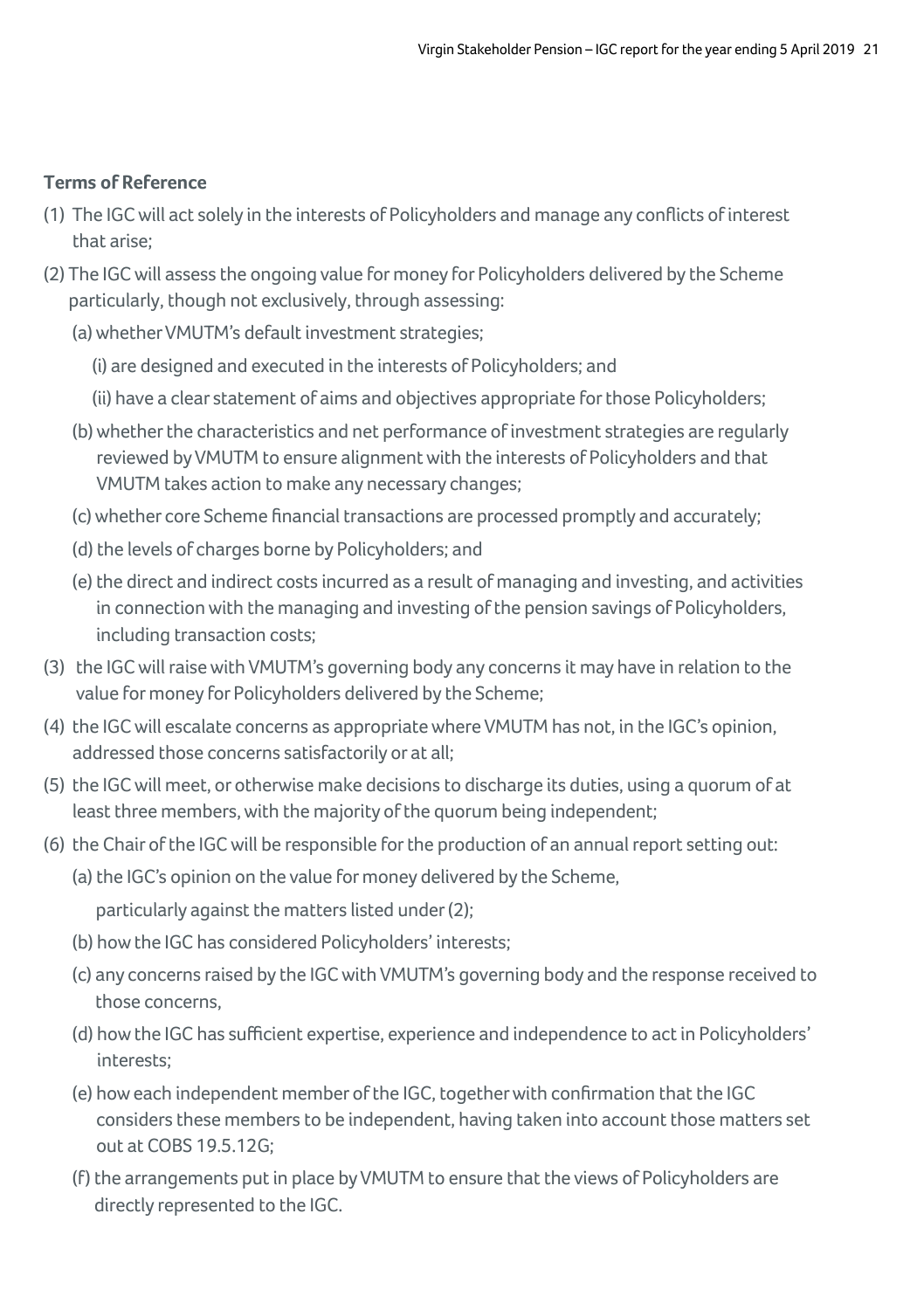# Appendix 1: FCA's guidance on Terms of Reference for an IGC

Words in italics are defined in the FCA Handbook Glossary.

- (1) An IGC is expected to act in the interests of relevant policyholders both individually and collectively. Where there is the potential for conflict between individual and collective interests, the IGC should manage this conflict effectively. An IGC is not expected to deal directly with complaints from individual policyholders.
- (2) The primary focus of an IGC should be the interests of relevant policyholders. Should a firm ask an IGC to consider the interests of other members, the firm should provide additional resources and support to the IGC such that the IGC's ability to act in the interests of relevant policyholders is not compromised.
- (3) An IGC should assess whether all the investment choices available to relevant policyholders, including default options, are regularly reviewed to ensure alignment with the interests of relevant policyholders.
- (4) Where an IGC is unable to obtain from a firm, and ultimately from any other person providing relevant services, the information it requires to assess the matters in COBS 19.5.5R(2), the IGC should explain in the annual report why it has been unable to obtain the information and how it will take steps to be granted access to that information in the future.
- (5) If, having raised concerns with the firm's governing body about the value for money offered to relevant policyholders by a relevant scheme, the IGC is not satisfied with the response of the firm's governing body, the IGC Chair may escalate concerns to the FCA if the IGC thinks that would be appropriate. The IGC may also alert relevant policyholders and employers and make its concerns public.
- (6) The IGC Chair should raise with the firm's governing body any concerns that the IGC has about the information or resources that the firm provides or about the arrangements that the firm puts in place to ensure that the views of relevant policyholders are directly represented to the IGC. If the IGC is not satisfied with the response of the firm's governing body, the IGC Chair may escalate its concerns to the FCA, if appropriate. The IGC may also make its concerns public.
- (7) The IGC should make public the names of those members who are employees of the provider firm, unless there are compelling reasons not to do so. The IGC should consult employee members as to where there are such reasons.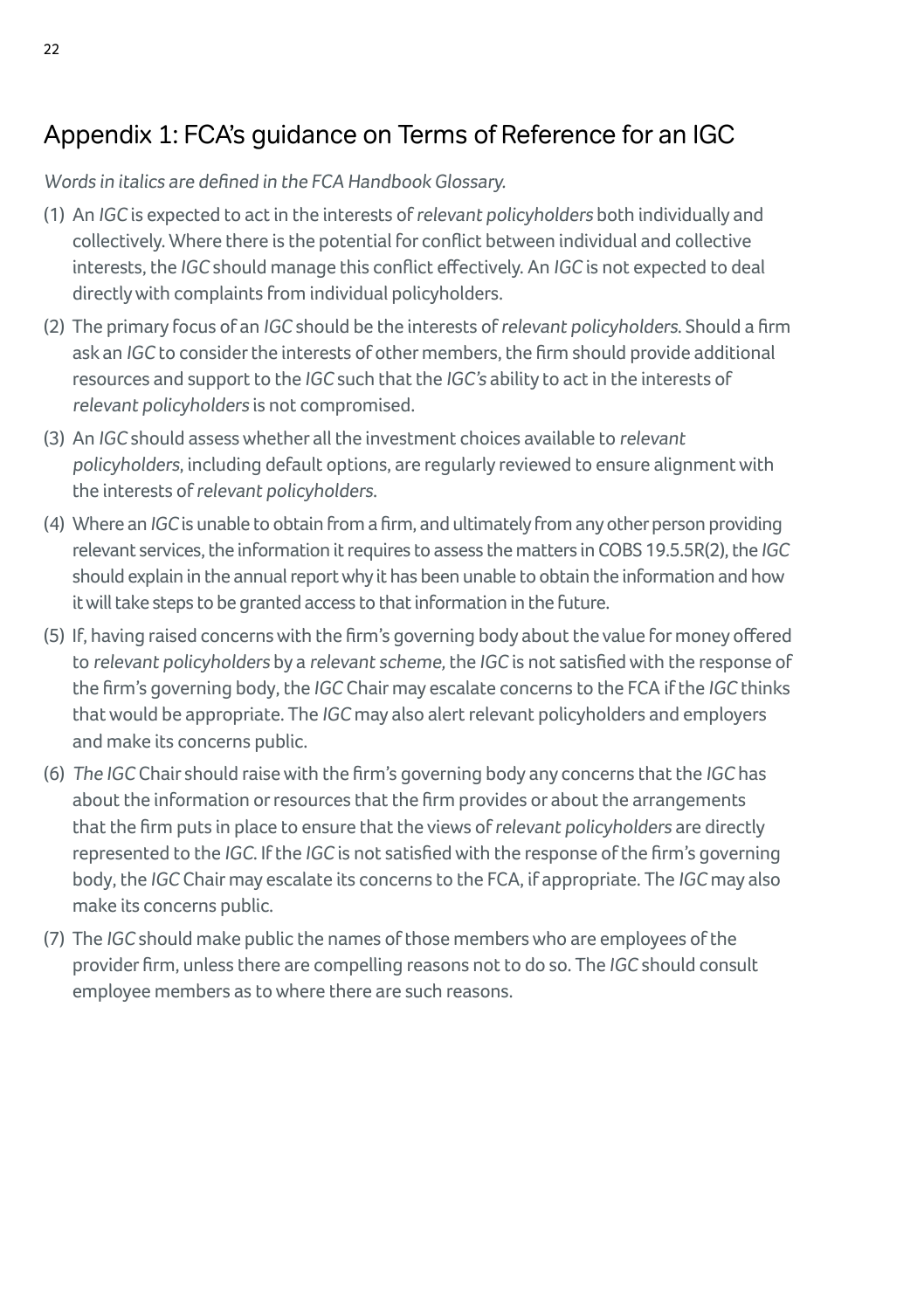| <b>Relevant extracts from the FCA glossary:</b> |                                                                                                                                                                                                                                                                                                                                                                                                                                                                                                                                                                                                                                                                           |  |
|-------------------------------------------------|---------------------------------------------------------------------------------------------------------------------------------------------------------------------------------------------------------------------------------------------------------------------------------------------------------------------------------------------------------------------------------------------------------------------------------------------------------------------------------------------------------------------------------------------------------------------------------------------------------------------------------------------------------------------------|--|
| Term                                            | <b>Definition</b>                                                                                                                                                                                                                                                                                                                                                                                                                                                                                                                                                                                                                                                         |  |
| IGC                                             | (in COBS 19.5) an independent governance<br>committee established by a firm with terms of<br>reference which satisfy COBS 19.5.5R with the<br>purpose, in summary, to represent the interests of<br>relevant policyholders in the firm's relevant schemes.                                                                                                                                                                                                                                                                                                                                                                                                                |  |
| <b>Relevant policyholder</b>                    | (in COBS 19.5) a member of a relevant scheme who<br>is or has been a worker entitled to have contributions<br>paid by or on behalf of his employer in respect of that<br>relevant scheme.<br>'Worker' has the same meaning as in section 88<br>of the Pensions Act 2008, that is, in summary, an<br>individual who has entered into or works under<br>(a) a contract of employment, or (b) any other<br>contract by which the individual undertakes to do<br>work or perform services personally for another party<br>to the contract.                                                                                                                                    |  |
| <b>Relevant scheme</b>                          | (in COBS 19.5) a personal pension scheme or<br>stakeholder pension scheme in respect of which<br>direct payment arrangements are, or have been,<br>in place, under which contributions have been<br>paid in respect of two or more employees of the<br>same employer. 'Direct payment arrangements'<br>has the same meaning as in section 111A of the<br>Pension Schemes Act 1993, that is, arrangements<br>under which contributions fall to be paid by or on<br>behalf of the employer towards the scheme (a) on<br>the employer's own account (but in respect of the<br>employee); or (b) on behalf of the employee out of<br>deductions from the employee's earnings. |  |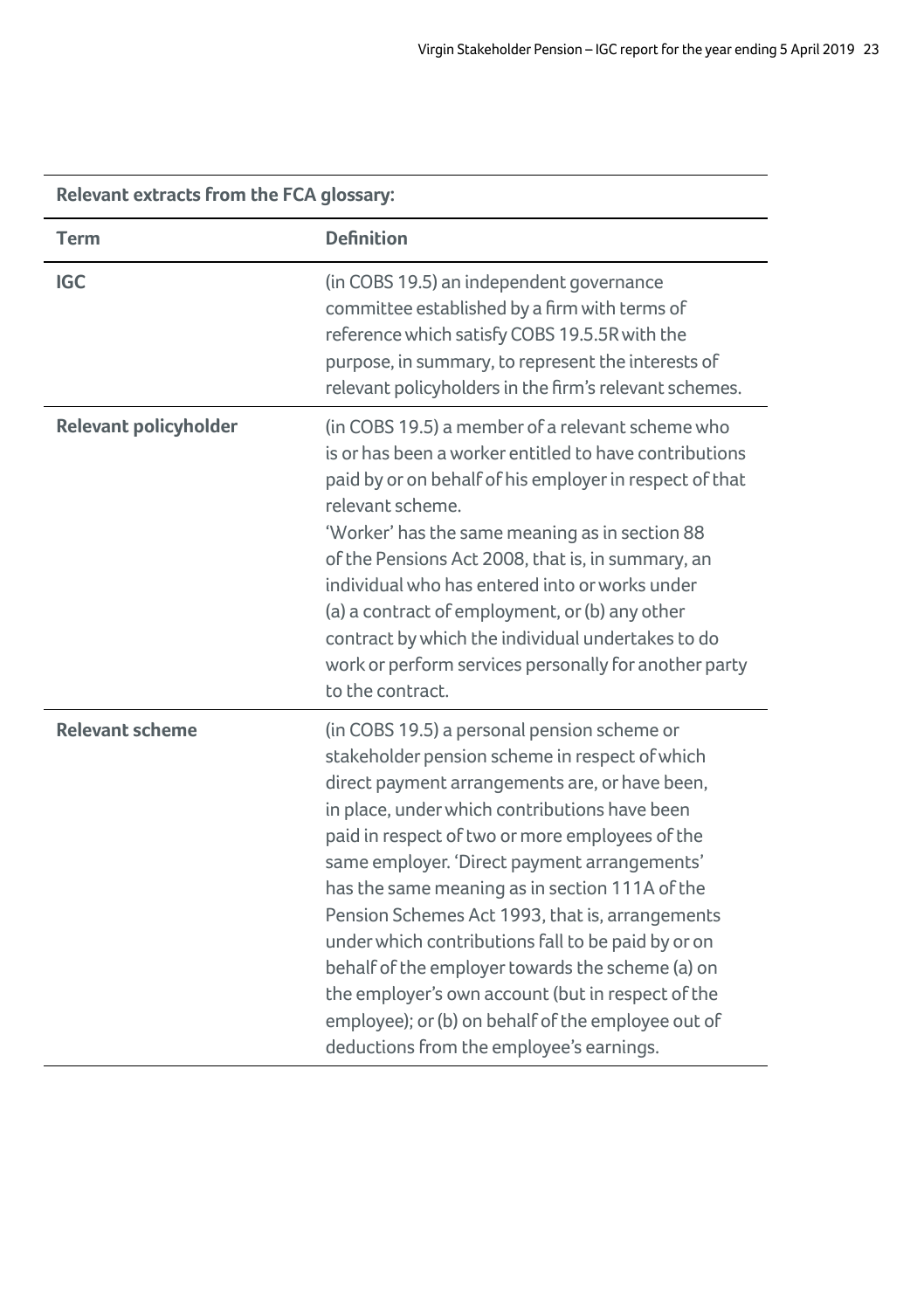# Glossary of terms

**As this is a regulatory document we have to use some jargon – to help you with any of the words you may not be familiar with we have provided a glossary below.**

**AFS –** Automatic Fund Selector. Referred to in the report as 'Default strategy'.

**AMC –** Annual Management Charge. Total charges set by the Provider to look after your fund.

**Annuity –** An annuity is purchased from an insurance company at retirement, using what you have built up in your Virgin Stakeholder Pension to provide you with an income/pension for the rest of your life.

**Auto Enrolment –** Employers have a legal duty to enrol all eligible employees into a qualifying workplace pension scheme and to make contributions towards their employees' pension.

**Benchmarking –** comparing your provider to other schemes/providers.

**COLL –** COLL is a set of regulations, prescribed by the FCA under the rulebook for New Collective Investment Schemes which all managers were required to adopt by February 2007.

**Default strategy –** the Provider chooses how your pension is invested on your behalf. The Provider refers to the default strategy as Automatic Fund Selector or 'AFS'.

**Diversified –** a wide variety of investment funds.

**ESG –** a generic term used in capital markets and used by investors to evaluate corporate behaviour and to determine the future financial performance of companies. ESG stands for "environmental, social and governance" considerations, which include climate change.

**FCA –** Financial Conduct Authority.

**IGC –** Independent Governance Committee.

**Median –** The median provider in a rank of all providers is the one in the middle.

**PA –** Per Annum. Yearly or annually.

**Provider –** Virgin Money.

**RAG status** – the colour coded scoring system of Red, Amber and Green is used on the scorecards to demonstrate how your pension has been assessed with regards to value for money for policyholders:

**Red** indicates that urgent attention is required. **Amber** that there is room for improvement. **Green** that performance is satisfactory.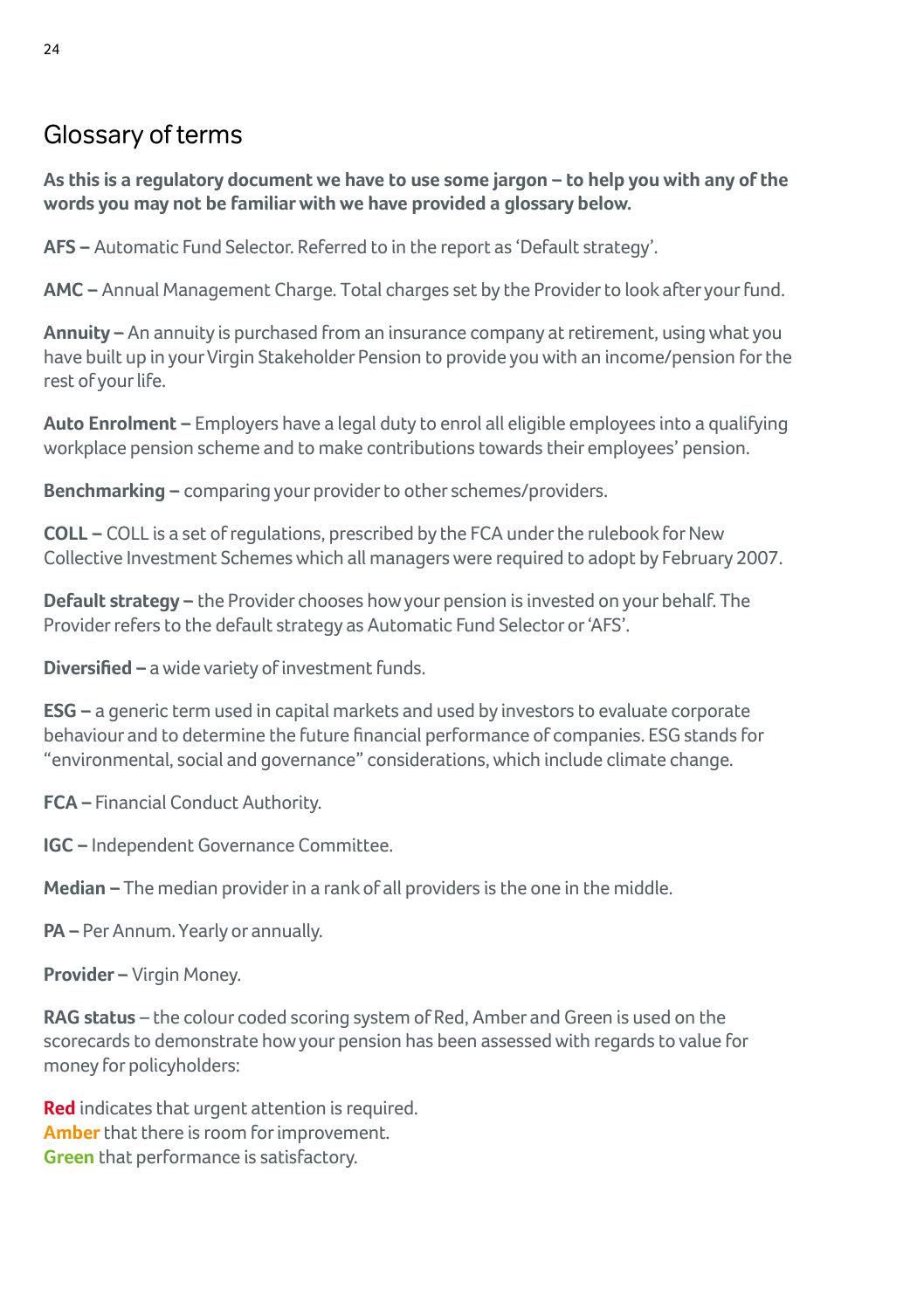# Appendix 2 – List of meetings and work undertaken at each

## **April 2018**

| Virgin Money update to the IGC:    | IGC:                                          |
|------------------------------------|-----------------------------------------------|
| - VMUTM Board meeting update       | - Adviser Response to Virgin Money's comments |
| - Security of assets               | on the IGC Report                             |
| - Fund performance & member update | - The IGC's plan and focus for 2018/19        |
| - Service update                   |                                               |
| - Service improvements             |                                               |
| - Regulatory update                |                                               |
|                                    |                                               |
|                                    |                                               |
|                                    |                                               |

# **July 2018**

| Virgin Money update to the IGC:    | <b>IGC</b> – Discussion with the Provider in                  |
|------------------------------------|---------------------------------------------------------------|
| - VMUTM Board meeting update       | relation to:                                                  |
| - IGC review items                 | - Review of controls and the completeness and                 |
| - Fund performance & member update | accuracy of member data held                                  |
| - Service update                   | - Review of key risks and the internal control<br>environment |
| - Service improvements             | - Review of complaints handling procedures                    |
| - Regulatory update                |                                                               |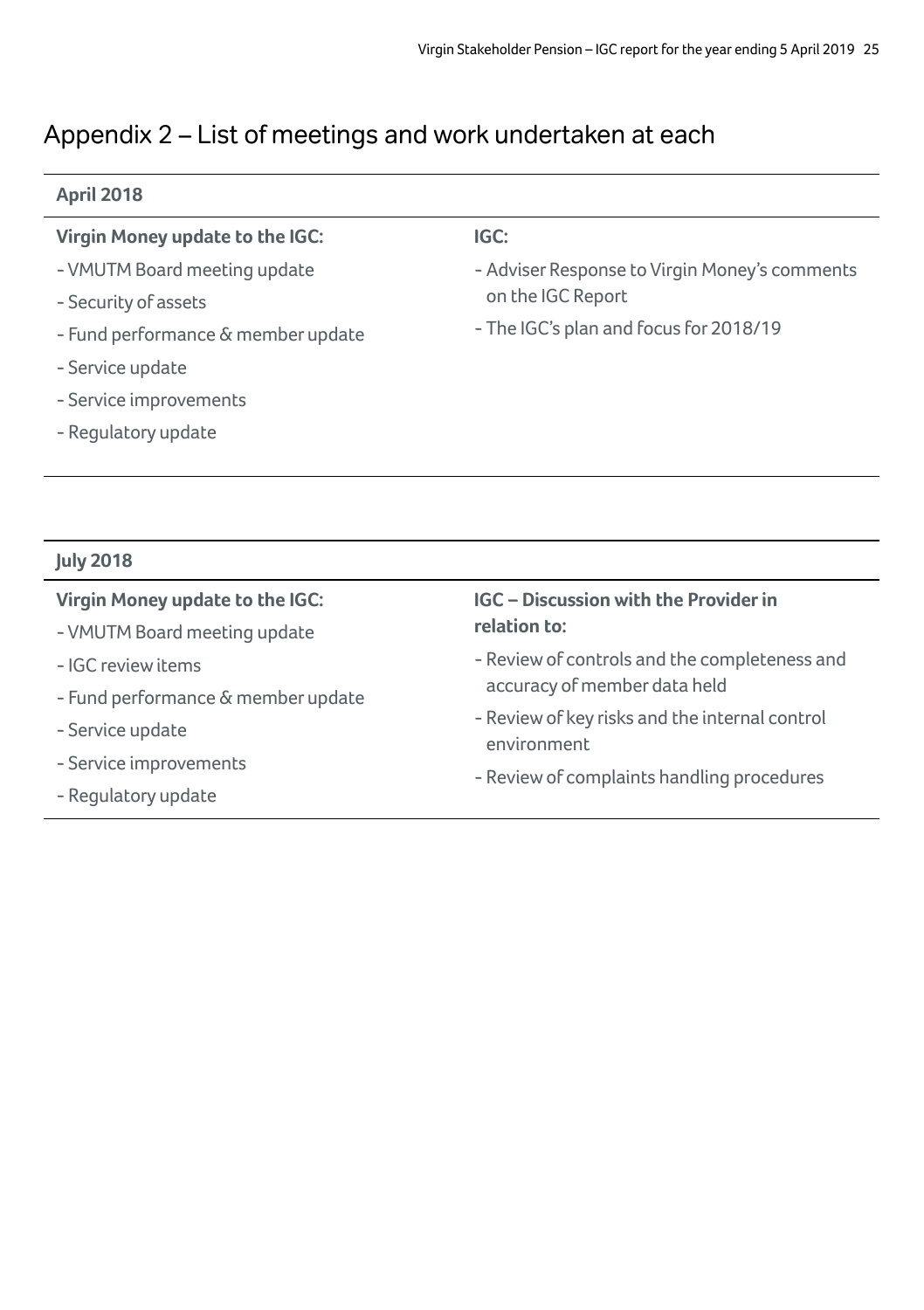#### **November 2018**

#### **Virgin Money update to the IGC:**

- VMUTM Board meeting update
- IGC review items
- Fund performance & member update
- Service update
- Service improvement
- Regulatory update

#### **IGC:**

- IGC report 2019 planning

- Transaction cost disclosure
- Peer analysis as at 31 December 2018

#### **January 2019**

#### **Virgin Money update to the IGC:**

- VMUTM Board meeting update

**IGC:** - IGC draft report 2019

- IGC review items - Progress on joint venture with ASI

#### **February 2019**

## **Virgin Money update to the IGC:** - VMUTM Board meeting update - IGC review items - Progress on joint venture with ASI - Investment performance, Strategic asset allocation - Member update - Service update - Service improvements - Regulatory update **IGC:** - IGC draft report 2019 - Transaction cost disclosure